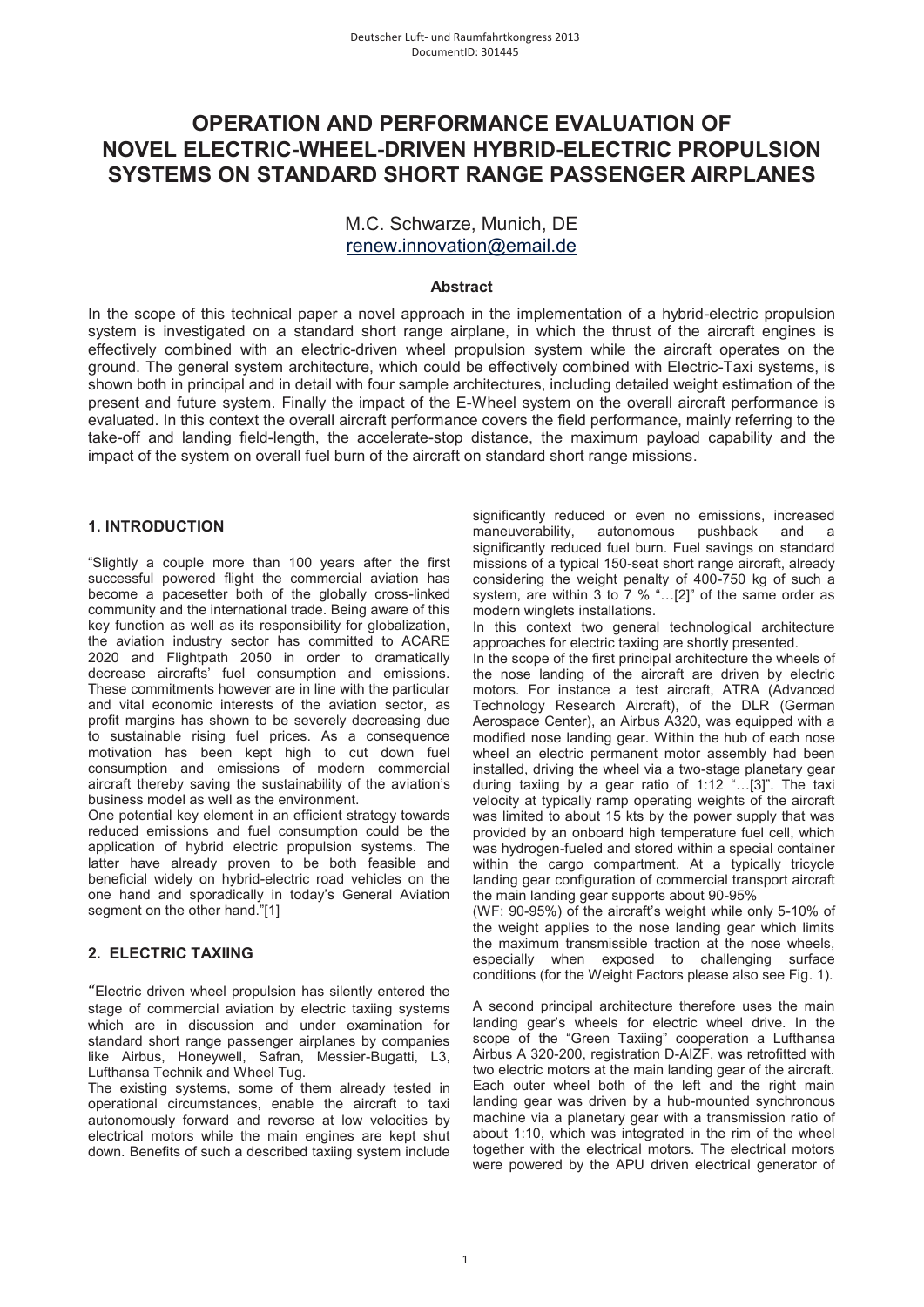the aircraft. The maximum taxing velocity was limited because the off take from the aircraft's auxiliary power unit was restricted to 2/3 of the maximum electric off-take, featuring 90 kW, while the rest of the electrical power generation was foreseen for the aircraft's systems like avionics, control-systems and lighting."[1]

# **3. IDEA AND GENERAL ARRANGEMENT**

"Once these electric taxi systems are installed and in use on standard passenger aircraft, enhancing the fuel and emission performance during taxi, but increasing their operational empty weight by 1-2 %, the question obviously arises, why these electric systems are not additionally used for further ground operation phases of the aircraft of higher velocity, especially during the take-off run and landing run.

of the main landing gear either directly or via a reduction gear, for instance a planetary gear. In contrast to aircraft using electric motors only for taxiing, the motors are of a suitable rated performance level, so that they can beneficially be used for the aircraft's operating phases of higher velocity and performance, especially during the take-off and landing run. " [1]

"To better quantify and evaluate the effects of said hybridelectric propulsion system an appropriate performanceparameter should be defined to identify the proportion of electric thrust in reference to the conventional thrust of the main engines. As the conventional thrust lapses according to the specific by-pass ratio of the aircraft's engines with speed, increasing during the take-off run it is fundamental, to find a constant level of conventional thrust as a reference to refer to. Consequently the accelerationeffective electric thrust level during the aircraft's ground



FIGURE 1. Forces and Weight Factors, affecting the E-Wheel system, here shown for take-off [1]

By this means the emission performance and especially the field performance of the aircraft can be significantly enhanced without relevantly adding weight. Hence this paper proposes a parallel hybrid-electric propulsion system (E-Wheel) to flexibly and efficiently combine the electric wheel drive with the trust of the conventional main engines at certain operating segments of the aircraft. This novel implementation of a hybrid-electric propulsion system is therefore investigated on a typical standard short range airplane with around 150 seats capacity. Besides improving the aircraft's overall efficiency on the ground, this hybrid-electric system enhances the field performance of the aircraft, optionally provides electric taxiing and enables to recover a certain share of the kinetic energy of the aircraft during landing corresponding to the function of a Kinetic Energy Recovery System. The electric energy used for take-off and recovered from landing run is stored in a high power electrical storage device, preferably consisting of super capacitors with high current ability. During taxing the electric wheel drive can be supplied by the APU.

Integrated in the aircraft the overall hybrid-electric architecture of the electric propulsion system comprises the energy storage device, power electronics and several electric motors installed at the main landing gear of the aircraft. Corresponding to the concept of distributed propulsion, each electric motor propels at least one wheel

run is chosen to be measured in reference to the maximum static take-off thrust level of both engines. The degree of hybridization (DH) in percent should therefore be defined as the integrated effective per wheels transmitted propulsive and electrically originated force, divided by the maximum static take-off thrust level of both main engines at standard conditions at sea level. If the electric thrust is a function of time respectively speed e.g. predetermined by the characteristic momentum-speed curves of the effective electrical motors, the propulsioneffective force level can be found by integrating the electric wheel thrust over time respectively speed for the entire time period of the acceleration ground run while the electric system is in use. The electric thrust level will be later on translated in a corresponding power level of the electric motors, taking into account the electrical drive train's efficiency, a potential reduction gear ratio as well as the speed momentum characteristics of the specified chosen electric motors.

The electrically generated thrust, transmitted by the motorized wheels, can be forward – facing e.g. during take-off run or for electric taxi. Contrariwise the electrically generated force can be reversed by providing suitable moments by the electrical motors, contributing to the effective braking force of the wheels during landing run or rejected take-off (RTO) or alternatively enabling the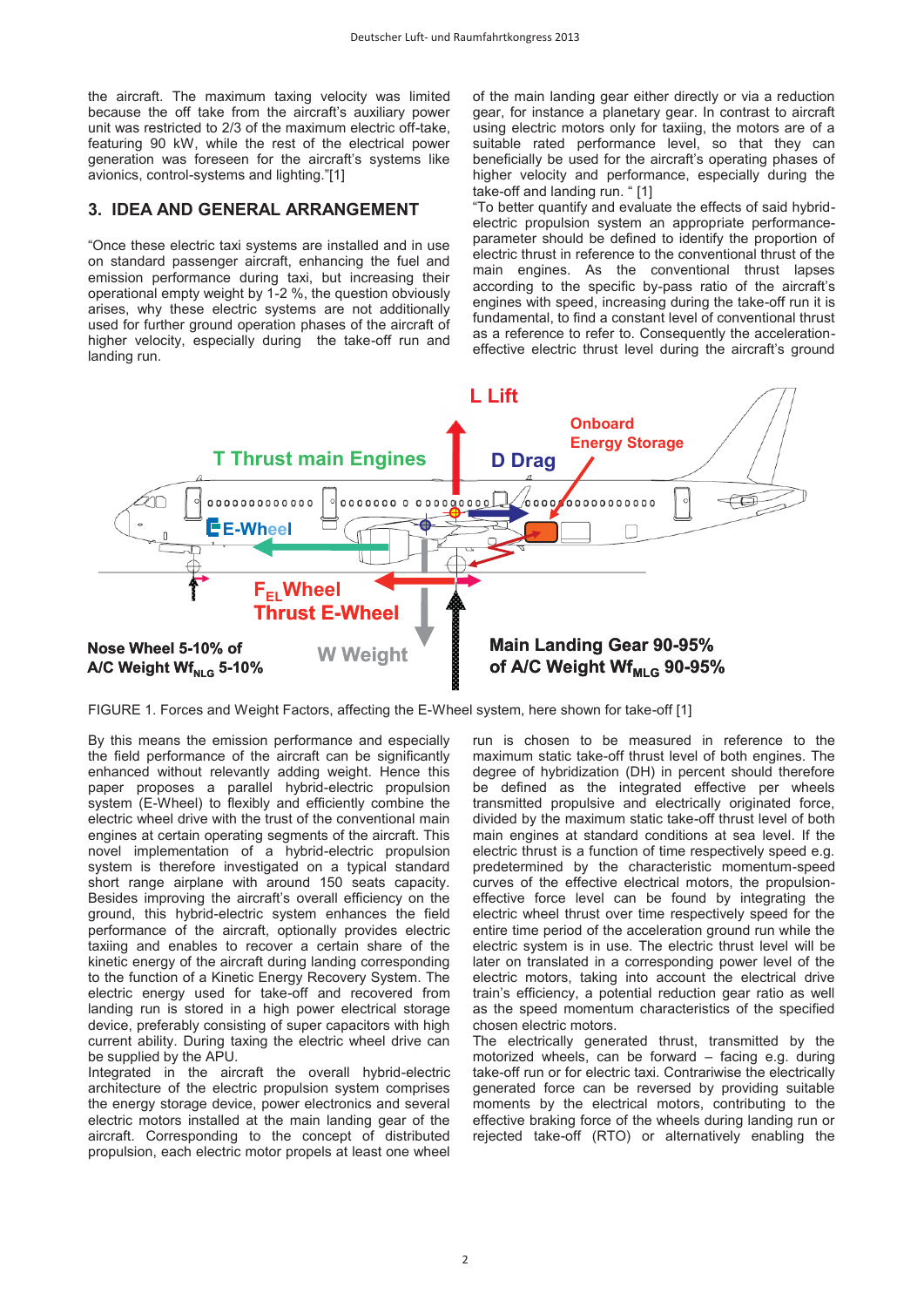aircraft to taxi backwards for instance during autonomous pushback.

Depending of the operation mode of the system the electric wheels can additionally contribute to the effective, overall thrust level as a sum of electric and conventional thrust. For example it can enhance the acceleration at the take-off-run or enable to accelerate a higher operating mass of the aircraft on a constant take-off distance. In a

#### **LF % TLF % %**



FIGURE 2. Thrust Lapse of the main engines BPR 6, the speed-dependant electrically generated forces are considered by an integrated effective propulsion force for a certain DH [1]

differing operating mode the electrical wheel drive can be used to substitute a proportion of the conventional thrust, permitting the aircraft to either take-off generally with derated conventional thrust or to further increase an already present derate-level on a fixed thus unchanged original take-off distance. For some employments of the hybridelectric propulsion system further limitations, like climb requirements have to be taken into account.

For the take-off run the electrical wheel drive system will only be used during the ground acceleration segment  $S<sub>G,TO</sub>$  up to about a speed in the range of the characteristic decision speed  $v_1$ , and not for the following rotation ( $S_{R,TO}$ )- and transition section  $S_{T,TO}$  of the take-off. The reason is that the lift of the aircraft is rapidly increasing with rising angle of attack during rotation, counteracting against the weight and therefore inadequately reducing the maximum transmissible wheel thrust, which is proportional to the normal force  $F_N$ . Additionally it will probably not be suitable to use the electric wheel thrust of the system beyond speeds approximately equaling the decision speed due to safety reasons. Thus at the time when a defect should occur within the electrical wheel propulsion system, the take-off can be aborted in any circumstance before exceeding v<sub>1</sub>. As a matter of course the electric thrust can only be used in operation phases of the aircraft, in which the main landing gear is generally ground touching.

For the landing sequence the electrical wheel drive system will be used during the deceleration-run  $S_{GL}$ directly after derotation, starting optional brake-operation approximately when the nose landing gear touches the ground." [1]

# **4. REFERENCE AIRCRAFT**

"As a Reference Aircraft an Airbus A320-214 with CFM56- 5B4 engines, in total delivering 240 kN of static Take-off Thrust, was chosen. The MTOW of 77000 kg refers to the highest weight version of the aircraft currently available. The normal landing procedure can be applied up to a



FIGURE 3. The E-Wheel System is used during ground acceleration/ deceleration segments of Take-Off TO and Landing L [1]

maximum landing weight MLW of 64500 kg. The original maximum payload capability equals 19200 kg." [1,12]

#### **5. SYSTEMS ARCHITECTURE**

"Figure 4 shows the general arrangement of the E-Wheel system in principal. The System consists of the onboard energy storage device, preferably made of super/ ultra capacitors or alternatively of Li-Titanat accumulators.

**Energy Storage unit**



Figure 4: Principal system layout of the E-Wheel system (simplified)

The energy storage device can be advantageously stored in the aft cargo bay in direct vicinity to the main landing gear and can be loaded and unloaded according to demand. If capacitors are used there is a DC/DC converter which converts the variable voltage output of the capacitors to a certain stable voltage output level. It additionally organizes the charging process of the cell assembly when the system is run in energy harvesting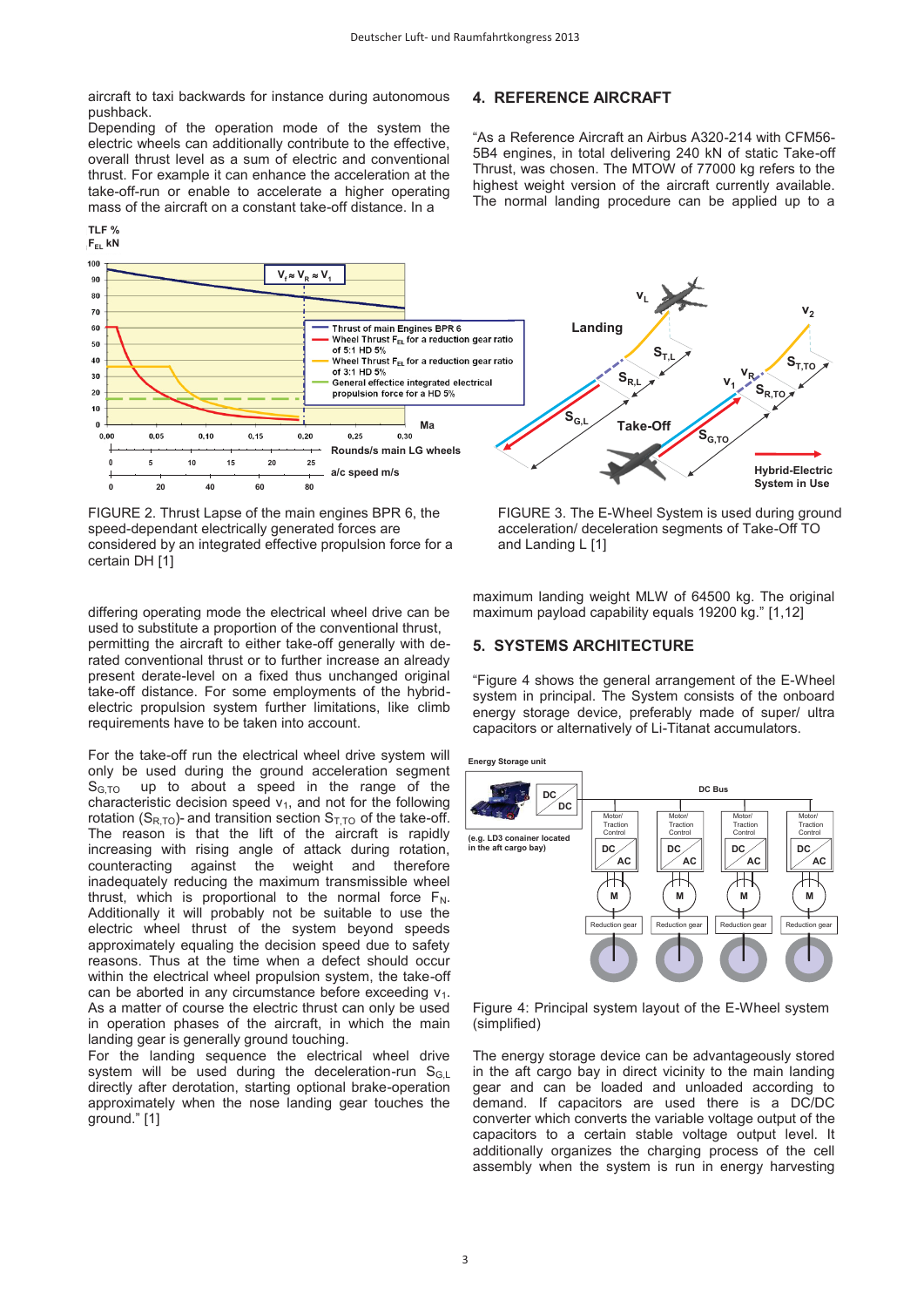mode. The DC voltage is fed to the electric engine controllers, which internally might contain further advanced electronics like traction- and anti-skid control. The electric motors are driven by its engine controllers with AC-variable frequency and output voltage. The main landing gear wheels are propelled via a reduction gear unit, if no direct drive solution is foreseen.

While the DC/DC converter can be placed at the energy storage unit, the engine controllers might be also directly situated at the main landing gear or can be attached to the electric motors"[15].

# **6. THE ONBOARD ELECTRICAL STORAGE DEVICE**

"The functionality of the onboard electrical storage device is to deliver sufficient power for traction to the electrical motors during the time period of the take-off acceleration run. The required electrical power as well as the resulting energy for the take-off run at MTOW depending on the



FIGURE 5. Power and Energy required for a take-off at MTOW depending on the DH and minimum energy recovered from landing deceleration run at MLW [15]

degree of hybridization (DH) is shown in figure 5, already considering an efficiency of the electrical energy storage device of 0.9 as well as an overall electrical efficiency of the drive train of 0.74 [1]. An efficiency of 0.9 is a typical value for an energy storage device, obtained by high power, high capacity super and ultra capacitors [4], which might be preferably chosen as energy storage devices within this application. If electric energy should be harvested during the landing run, the electric storage device must at the same time be capable of absorbing high amounts of power from the electrical motors being run in generator mode during deceleration. This harvested energy could then be reused for energizing the electrical motors for the subsequent take-off run or for electric taxiing. The orange curve (with triangles) in figure 5 shows the minimum energy, which can be recovered from the landing run at MLW and which can be effectively reused for take-off at MTOW, taking already into account the electric drive train's efficiency for round trip use. The share of this energy, currently around 40 % [1]of the energy needed for take-off, could be enhanced in future up to values up to 60 %. The

combined requirements from take-off and landing lead to the main requirement of a high current respecting a high power capability of the electrical storage device. Stored onboard, the storage device should be of minimum weight, therefore requiring both advantageous gravimetric energy and power density as well as an acceptable volumetric energy density for occupying minimum volume on the airplane.

During the take-off run the power demand will be gradually rising with increasing speed up to a peak power value stated in figure 5. However the peak power is only reached for a few seconds, which bears the potential of minimizing the weight of the electric motors by accepting electrical overpowering of the motors for a certain short period of time. The amount of energy needed is the consecutive multiplication of power applied and time divided by the overall electric drive train's efficiency.

The requirements for the storage device for take-off can be already fulfilled with state-of the art high power accumulators like Li-Titanat types, which offer a high gravimetric power density of around 4 kW/ kg [6] together with high current capability. Compared to Lithium-Ion and Li-Po accumulators they offer a safe operation, without the hazards of over temperature, overloading, fire and explosions [6]. They are not sensitive to vibrations and do not loose electrical energy storage capability by increased



FIGURE 6. Ragone plot: typical values for specific power and energy obtained for modern hybrid super- / ultra capacitors compared to other storage technologies [5]

cycle use. Furthermore they can be operated within the temperature range of -50 to plus 75° C [6] and can be reloaded to 90 % of its complete capacity in less than 10 minutes [6]. Their penalty of relative low specific energy is not relevant in this application, because due to the short time of take-off and landing run the power requirement is dominant over the energy requirement, which makes this accumulator type in general best fit for this application. Unfortunately one disadvantage remains. Although the loading time is significantly decreased compared to conventional battery types, charging time is not short enough to adequately receive and store the power and energy levels harvested from landing run. Thus for enabling energy harvesting at landing enhanced

energy storage devices known as super or ultra capacitors might be used. Super capacitors in general provide high power levels for a short period of time with the penalty of low specific energy, which makes them best fit for this application. As the ragone plot, Figure 6, shows, enhanced hybrid Lithium state-of the art capacitors reach specific gravimetric power densities of 3-6 kW with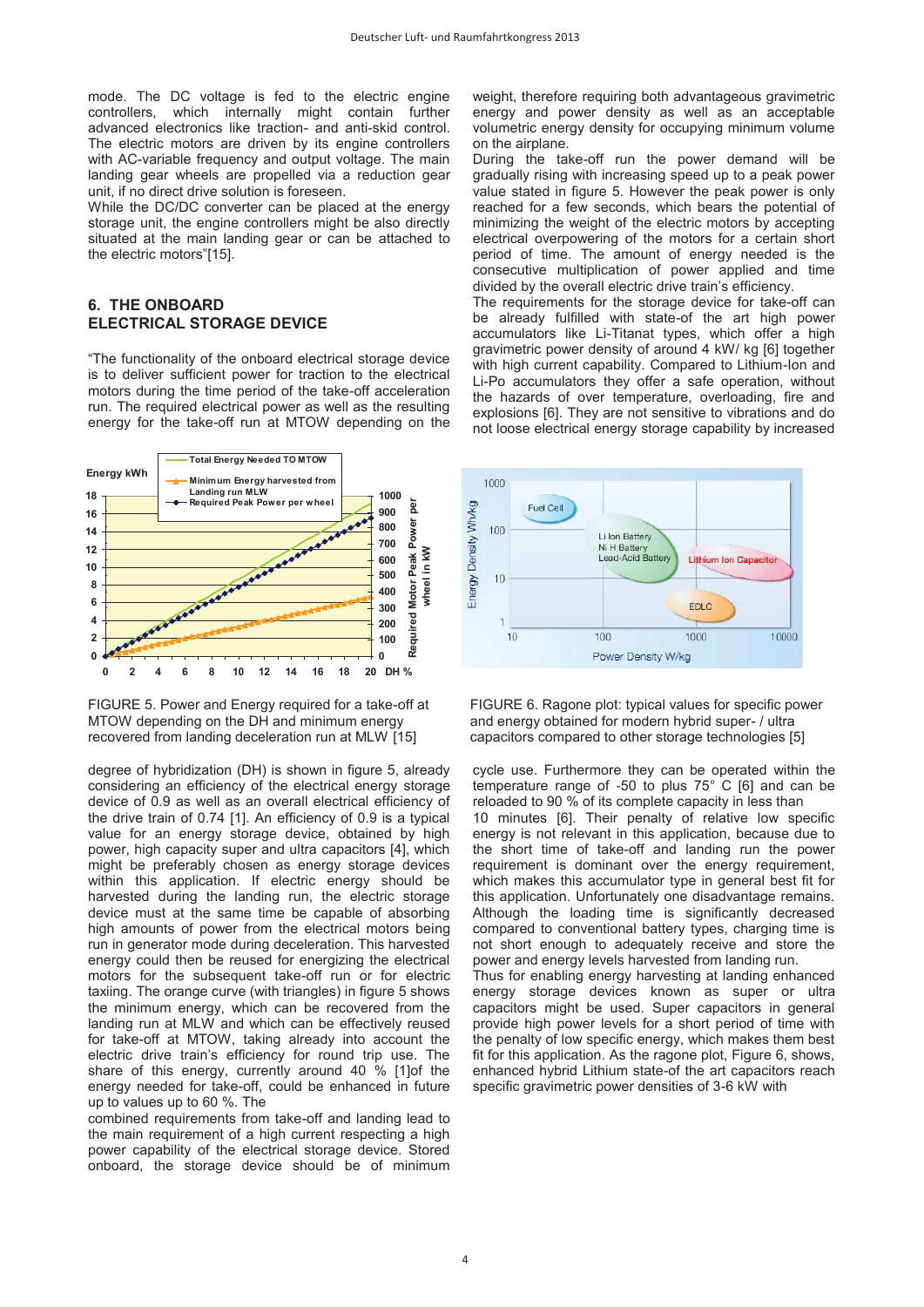|                                            | Specific<br>Energy<br>Density         | Specific<br>Power<br>Density | Volumetric<br>Energy<br>Density | Charging<br>time      | Storage<br>duration<br>time | Recuperation                               | Source    |
|--------------------------------------------|---------------------------------------|------------------------------|---------------------------------|-----------------------|-----------------------------|--------------------------------------------|-----------|
| Future<br>Near<br>Super-/Ultracap          | 15 W h/ ka                            | $3$ k W/ kg                  | 20 W h/l                        | Seconds<br>to minutes | Hours<br>to<br>days         | possible                                   | [4,5,7,8] |
| Current<br>Li-Titanat<br>Accumulator.      | 80 W h/ ka                            | 4 k W/ ka                    |                                 | around 10<br>minutes  | <b>Months</b>               | Impossible<br>due to long<br>charging time | [6]       |
| Medium Future<br>Super/-Ultracap           | 25 W h/ kg                            | 6 k W/ kg                    | $> 20$ W h/l                    | Seconds<br>to minutes | Hours<br>to<br>days         | possible                                   | [4,5,7,8] |
| Distant Future<br>Super/-Ultracap          | 60 W h/ kg                            | 100<br>k<br>W/kg             | $> 20$ W h/l                    | Seconds<br>to minutes | to<br><b>Hours</b><br>days  | possible                                   | [4,5,7,8] |
| Current/<br>Future<br>Advanced<br>Flywheel | 100 W h/ kg /<br>up to<br>800 W h/ kg | 1-5k W/ka<br>5-9k W/ kg      | L,                              | Minutes/<br>seconds   | to<br><b>Hours</b><br>weeks | Eventually/<br>possible                    |           |

specific energy densities of 5-20 W h/ kg. However, significant improvement in both power and energy densities is expected for the upcoming future [4], as a consequence of intensive research. For the future specific energy density is expected to rise significantly, boosted by the research activities especially for automotive hybridelectric engine architectures. In today's laboratories energy densities up to 85 W h/ kg [4] and power densities up to 100 kW/ kg [7] have been reached especially because of innovative electrode materials like new carbon- nano structures. For the future this indicates that significant weight decrease can be expected, resulting in an eventual drop of the weight of the energy storage device by a factor of 3 - 4. Hence, for the distant future the energy storage device's weight could be only have one quarter of today's weight.

Super cabs do have further advantages for airborne applications. They are not sensitive to vibrations, in contrast to accumulators they do not loose electrical energy storage capability by increasing cycle use and their efficiency stays stable independent from the current out- and intake levels [5]. Furthermore they can be safely operated under temperature conditions ranging from minus 30° C to 70° C [5] without remarkably loosing efficiency nor capacity, which is a further plus comparing it to a conventional accumulator. For a time about 4 to 5 years with permanent operation they do not need any maintenance nor replacement [4].

Above all their charging and recharging time lies in the area of seconds to minutes, which is ideal for high power applications during take-off and landing and which of course also guarantees complete recharge within the turnaround time or also during taxiing (e.g. by charging by the APU). Like Li-Titanant accumulators they are self-secure, which means that there is no danger of fire or explosion if they are protected against overloading, which is easily technically feasible. In comparison to batteries capacitors have no stable output voltage. The output voltages is depending on the charging status and reaches values of 2-4 V, which is in peak slightly higher than today's common single batteries cells (3.7 V). Because of their variant voltage output they need special energy management electronics, including a DC/ DC converter which converts the various DC voltage to a stable voltage output level and organizes the charging when the system is in energy harvesting or charging mode. The impact of the more complex power electronic is considered by doubling the power specific weight of the controller and power electronics

(see Table 13). Table 7 shows characteristic parameters of current and expected future energy storage devices,

TAB 7. Characteristic parameters of present an future expected upcoming energy storage devices [15]

also including current and future advanced flywheels" [15].

### **6.1 Weight of the energy storage devices**

"Figure 8 combines the information given in figure 5 and table 7 and shows the resulting weight of present and future expected energy storage devices depending on the degree of hybridization (DH) chosen. The black dotted line shows analogically to diagram 5 the capacity needed in kWh dependent on the (DH) chosen.



FIGURE 8. Resulting present and future weight of the energy storage device dependent on the type of energy storage device and DH chosen. The black dotted line shows in general the required energy to be stored depending on the DH chosen (right hand scala) [15]

The table also refers to Flywheel technologies. Flywheels store their energy mechanically by a flywheel with a certain moment of inertia which is kept in rotation at very high speeds. Energy can be extracted and added to the system, resulting in a droop respectively a rise in rotation speed of the fly wheel. If peak energy outtake and intake is high enough, the flywheel could also be used to harvest energy from landing run. This is currently realized in modern KERS Kinetic Energy Recovery Systems, used in Formula One. Future advanced fly wheels with high super conducting magnet levitation bearings and advanced hubless composite material architectures are expected to reach high specific energy densities, but eventually bear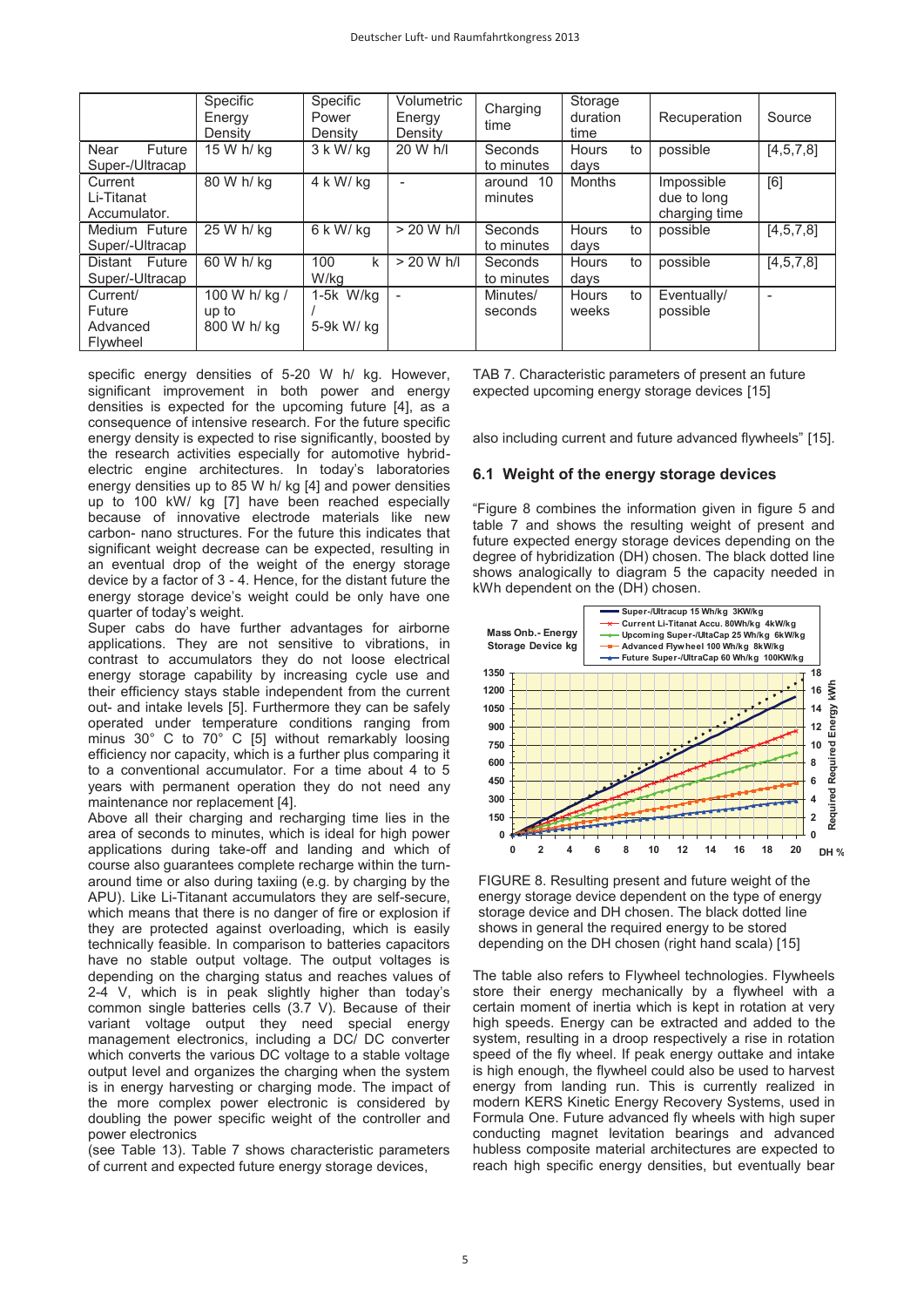the risk of hazardous uncontained disk failure with potential effects at worst being approximately similar to uncontained engine failure" [15].

#### **7. THE ELECTRIC MOTORS**

"Corresponding to the concept of distributed propulsion, multiple electric motors propel the wheels of the main landing gear either directly or via a reduction gear, for instance a planetary gear. "In contrast to aircraft using electric motors only for taxiing, the motors are of a suitable rated performance level, so that they can beneficially be used for the aircraft's operating phases of higher velocity and performance, especially during the take-off and landing run."[1]

relevant for the safe operation of the system refers to the free wheel drive. In free wheel mode there remains a remarkable mechanical resistance due to the permanent magnets, still being active, eventually slightly affecting the aircraft's take-off performance if the systems is deactivated.

The second general motor type is known as the asynchronous induction motor ASM. It does not contain any permanent magnets which could demagnetize and therefore is easier to be integrated at the MLG for wheel propulsion. It normally tends to be slightly heavier than the PSM as well as it needs more volume. One relevant advantage is its natural free wheel drive. If the motor is de-energized, there is no relevant mechanical resistance left, except the resistance of the bearings which is negligible. The electronic control of an ASM is current



Figure 10: Tesla Electric Roadster Sport electric motor, peak power 225 kW, 32 kg, here shown with mounted flanges [15]



Figure 11:The L3 Magnet Motor G 35, peak power 280 kW, can with-stand accelerations up to 50g [10]



Figure 12: The Plettenberg Nova 150 reaches a peak power of 150kW with a weight of just 11.5 kg [11]

| <b>Electric Motor</b>                                                | Peak<br>Power<br>kW | Peak<br>Moment | Specific<br>Weight | <b>Dimensions</b><br>Diameter x Depth<br>Volume I (dm <sup>3</sup> )         | Weight  | Remarks                                     | Source |
|----------------------------------------------------------------------|---------------------|----------------|--------------------|------------------------------------------------------------------------------|---------|---------------------------------------------|--------|
| Architecture I<br>Tesla Electric<br>Roadster Sport<br>Electric motor | 225                 | 400 N m        | 7 K W/kg           | Best estimate<br>around $400 \times 400$ mm<br>exact dimens, unknown<br>50.0 | 32 kg   | Air cooled<br>ASM                           | [9]    |
| <b>Architecture II</b><br>L3 Magnet Motor<br>G 35                    | 280                 | 1120 N m       | 2 K W/kg           | 444 x 231 mm<br>36.0                                                         | 139 kg  | Liquid cooled<br><b>PSM</b> torque<br>motor | $[10]$ |
| <b>Architecture III/IV</b><br>Plettenberg<br><b>Nova 150</b>         | 150                 | 250 N m        | 13 K W/kg          | 310 x 105 mm<br>8.0                                                          | 11.5 kg | Liquid cooled<br><b>PSM</b> torque<br>motor | [11]   |

TAB 9. Characteristic parameters and performance of the specific used electric motors [15]

The motors' weight and characteristics are highly dependent on the specific type of engine chosen. Basically there are two suitable electric motor types. The permanent synchronous motor (PSM) offers the advantage of high volumetric specific power but demands costly lanthanide series for its permanent magnets. It can be easily electronically controlled but its permanent magnets can be demagnetized when exposed to overpowering or high temperatures, e.g. as a result of overload operation. This creates a challenge for integrating the motor at the main landing gear wheels, where the mechanical wheel brakes are situated within the rim, whereas modern carbon brakes are rated to temperatures up to 2000° C and heat up at normal landing up to around 300° C. A potential disadvantage state of technology but in general requires more efforts for establishing and calibrating the motor control. Additionally the overall motor efficiency might be slightly less than with a PSM. An advantage results from the natural architecture of the ASM. The moment of the motor is dependent on the slip of the rotor, which makes it easier to implement traction control and anti skid solutions.

For modern highly efficient electric motors an efficiency of 90-95 % is reached both for traction and for energy harvesting in generator mode" [15].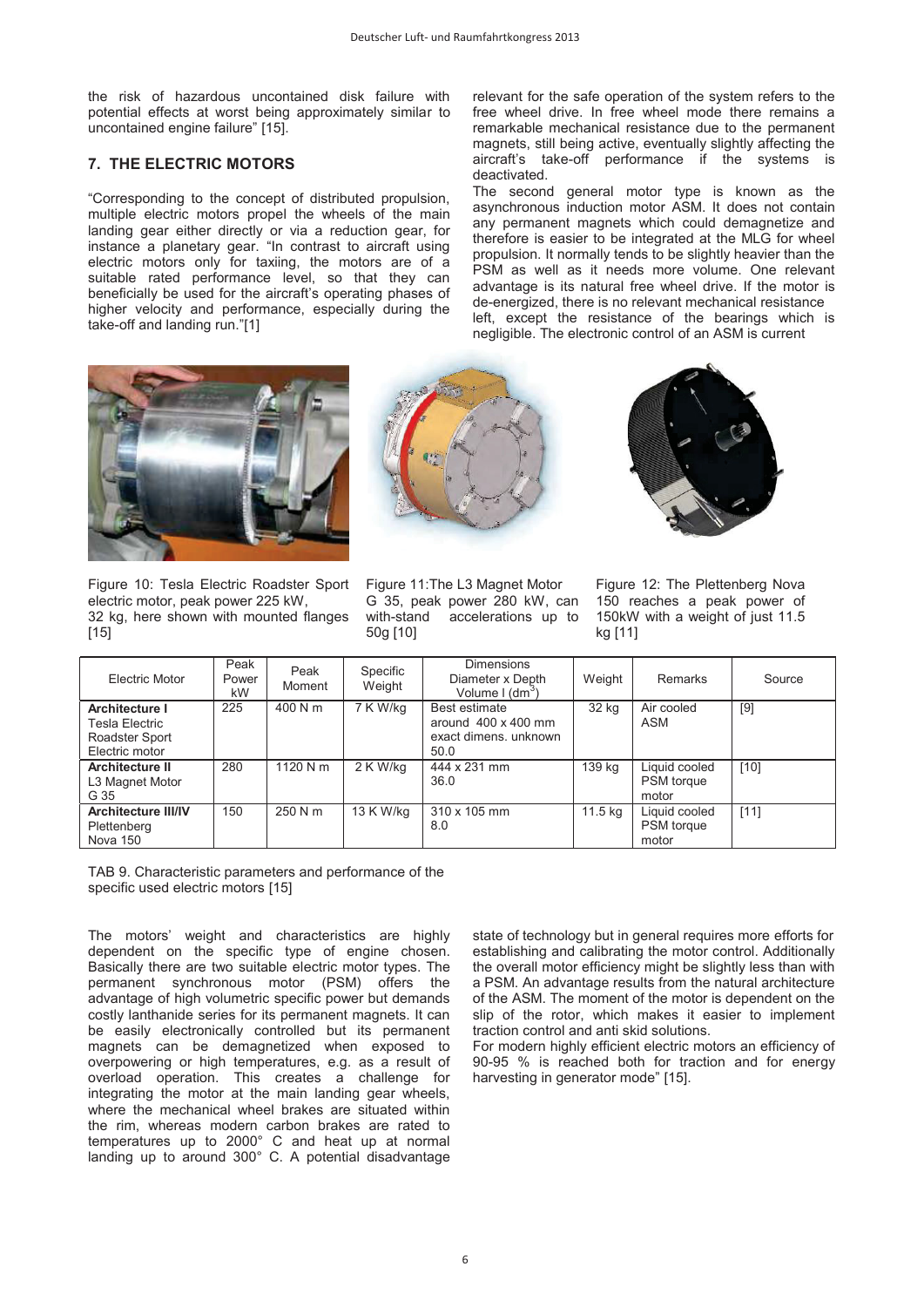# **8. WHEEL PROPULSION ARCHITECTURES**

"In general for the installation of the electric motors at the main landing gear three different architectures are possible" [15].

# **8.1 Direct Drive**

"With a direct drive the electric motor is directly coupled to the MLG wheel without a reduction gear. This solution is generally feasible because the system's use for enhancement of the take-off and landing performance does not indeed require a high moment, because overcoming of the brake away operation for taxiing can be done by the aircraft's main engines which are used in parallel. However if the E-wheel drive should additionally cover autonomous electric taxiing this demands for extremely high torque electric motors. For an Airbus A320-200 at maximum ramp weight for each of the four wheels an overall momentum of 5.3 k Nm is necessary to overcome the break away moment for electric taxiing. This value however appears extremely high. Nevertheless with current modern vehicle technologies the brake away moment could be overcome without reduction gears e.g. with the Siemens Syntegra technology at subway trains. In spite of that a large volume is to be expected to result either in a large required diameter or depth of the electric motor, complicating the engines' installation. Hence this type of architecture is not further discussed in the scope of this paper"[15].

### **8.2 Single Electric Engine with reduction gear**

"Corresponding to the concept of distributed propulsion this architecture means that one electric motor propels exactly one wheel. The reduction gear unit is e.g. formed by a planetary gear.

The electric motor can be placed in the vicinity of the wheel with variable orientation. Alternatively the motor can be placed within the MLG wheel's rim, either on the inside (that means normally that the brakes have to be dismantled or an enhanced integrative solution has to be considered) or on the outside. Special attention has to be taken to avoid any unfavourable mechanical or temperature related interference of the mechanical brakes with the electric motors. For an unlikely but generally thinkable jam of the reduction gear an additional and optionally activatable free wheel drive solution should be foreseen" [15].

# **8.3 Multiple Electric Engines with reduction gear**

"Within this solution multiple electrical motors are installed in a circular patter coaxial to the gear axis at every main landing gear wheel. The drives shafts of every single electric motor are coupled via a bevel pinion on a common gear ring with exterior or interior toothing. This gear ring is connected in a coaxial way to the rim of the main landing gear wheel. An optionally activatable free wheel drive solution should be foreseen. A free wheel drive would be a last option for an extremely unlikely but possible event that the geared drive shaft of one electric motor would be jammed in the gear ring or within an electrical motor an internal serious jam should occur. Being in free wheel drive e.g. the electric motor mounting assembly will rotate freely with the wheel" [15].

# **9. SAFETY CONSIDERATIONS**

"The last discussed architecture not only implies distributed propulsion among the wheels of the main landing gear but also provides distributed propulsion by several motors at every single main landing gear wheel. This leads to several advantages, mainly affecting the operationabiliy and the safety of the E-Wheel system.

If an electric motor fails, with five motors per wheel (later described in architecture IV) this means only a negligible loss in wheel thrust thus aircraft performance. With one electric motor failure thrust droops by 2.0 kN which means a change in maximum overall thrust level of the aircraft of - 0.7 %. With the unlikely case of a double failure of two

electric motors at the same time thrust decreases by only - 1.5 %. If one of the four tyres of the main landing gear bursts during the take-off run the overall thrust decreases by - 3.7 % in reference to the maximum static thrust. Take-off can than be optionally aborted if needed, which will be the normal case also for an aircraft without an E-Wheel system encountering this conditions. But in view of the resulting thrust droop it would be also possible to continue the take-off in most cases.

In view of the thrust droop asymmetric wheel thrust could be handed on the runway at any time, because asymmetric thrust resulting from an engine failure of a twin aircraft is required to be safely hand able at any time by regulations (see also  $v_{MCG}$  speed for minimum ground control for details) and the trust of one main engine is around 2.5-10 times higher than the complete wheel thrust applied by all wheels.

If a serious failure occurs within one of the components of the E-Wheel systems, the take-off run can be aborted at any time because the wheel thrust will only be applied until shortly before reaching  $v_1$ , the decision speed. Additionally advanced electronics like traction control, anti-skid and ESP functions could be combined with real time health and integrity monitoring of the system as well as wheel thrust asymmetry detection.

A further benefit of the discussed architecture refers to the weight–efficient utilisation of material, especially for the gear. The distributed generated moments of the five motors are introduced to the gear ring well distributed over its total circumference, meaning that five times every 72 ° a moment of just 250 N m is brought into the structure of the gear ring and the rim. With a single motor a corresponding momentum of 1 k Nm would be introduced to the gear at one single point of the structure, which would be certainly mean more weight and also creates a single point of failure" [15].

# **10. SAMPLE WHEEL PROPULSION ARCHITECTURES**

"In this section four sample wheel propulsion architectures are studied in principle, ranging from a degree of hybridization of 5 % to values up to 17 %. For these architectures table 9 gives information on the characteristic parameters of the motors being used. Figure 10-12 shows photos of the chosen motors. The take-off and landing run at corresponding maximum weight of the aircraft only lasts about 35 s.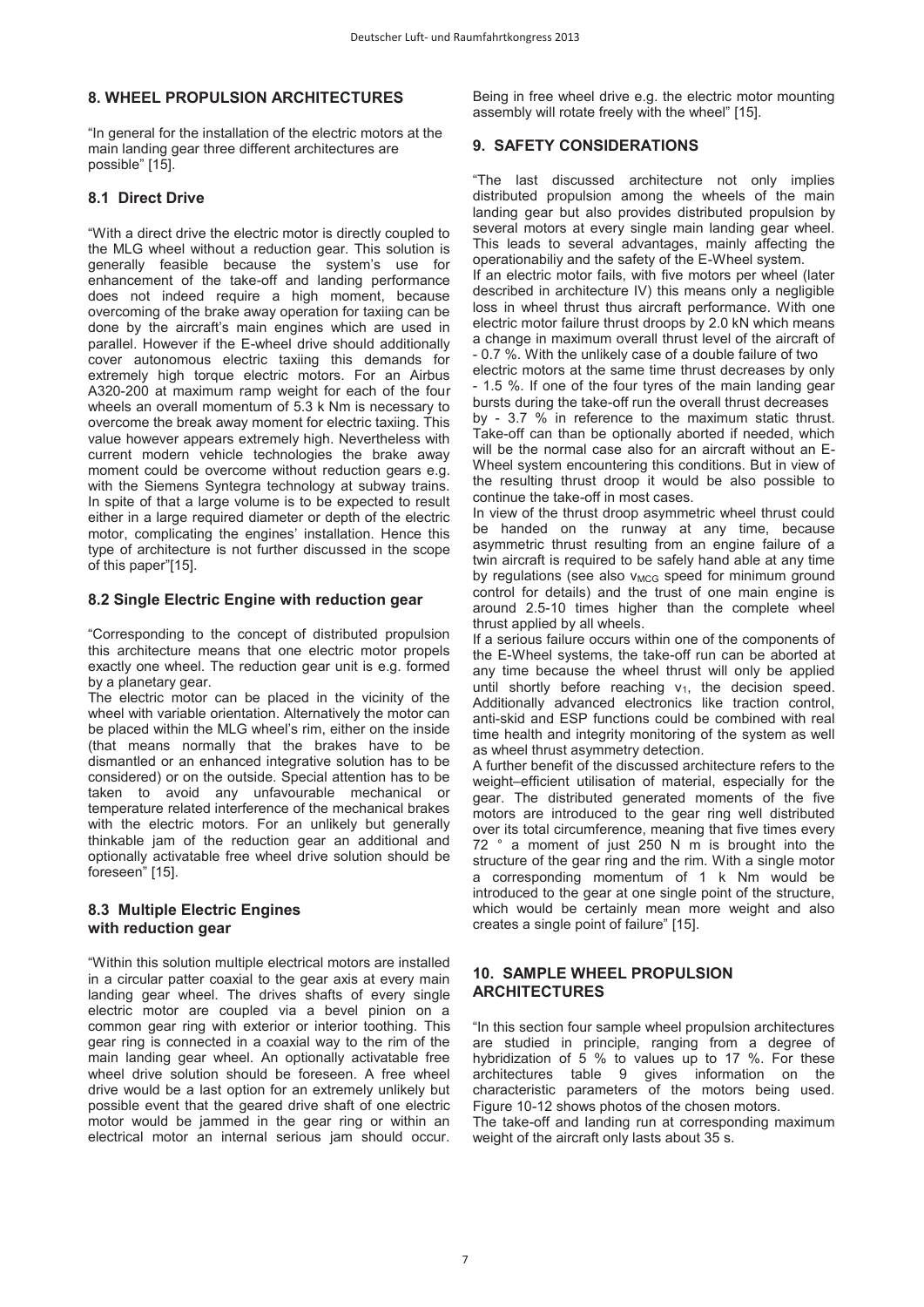Hence the peak power of the electric motors is only encountered at a minimum share of this time and just at maximum speeds of the aircraft, which reach up to 280 km/ h at take-off. Therefore it is expected that the electric motors do not need any further cooling than by the surrounding air flow, which is just effective at higher speeds. This might also account for electric motors which are originally designed for liquid cooling.

The electronic energy storage system which has the function of a battery management system is included in the weight of the power electronics which has been effectively doubled, also because of the necessary DC/ DC voltage converter. Table 14 gives an overview about the masses and specific masses of the components used for estimating the weight of the system's for the present, medium and distant future. While for the energy storage

|                                                                             | Motor                 | moto        | Number of<br>motors used           | Installation                                                                                                                                             | Overall<br>Motors' | gear   | DH      |
|-----------------------------------------------------------------------------|-----------------------|-------------|------------------------------------|----------------------------------------------------------------------------------------------------------------------------------------------------------|--------------------|--------|---------|
| best<br>efficiency                                                          |                       | rmax<br>rpm | Peak<br>Total<br>Power             | Compatibility with E-Taxi                                                                                                                                | mass               | ratio  | reached |
| <b>Architecture I</b><br>Tesla Electric<br>Roadster Sport<br>Electric motor | 88-90 %               | 1400<br>0   | $4 -$ one<br>per wheel<br>900 k W  | the<br>within<br>To<br>outside<br>the<br>ouside<br>landing<br>main<br>qear<br>wheel's rim<br>E-Taxi with additional auxiliary<br>Nose Landing Gear Motor | 128 kg             | 10.8:1 | 5.2%    |
| <b>Architecture II</b><br>L3 Magnet<br>Motor<br>G 35                        | n.a.<br>around<br>96% | 4400        | $4 - one$<br>per wheel<br>1120 k W | Within the main landing gear<br>wheel's rim<br>E-Taxi with additional auxiliary<br>Nose Landing Gear Motor                                               | 139 kg             | 3.4:1  | 6.5%    |
| <b>Architecture</b><br>Ш<br>Plettenberg<br>Nova 150                         | 95%                   | 6000        | $16 - four$<br>per wheel<br>2.4 MW | In a circular matrix attached to<br>the outside of the MLG wheel's<br>rim<br>E-Taxi with additional auxiliary<br>Nose Landing Gear Motor                 | 184 kg             | 4.6:1  | 13.9 %  |
| <b>Architecture</b><br>IV<br>Plettenberg<br>Nova 150                        | 95 %                  | 6000        | $20 -$ five<br>per wheel<br>3.0 MW | In a circular matrix attached to<br>the outside of the MLG wheel's<br>rim<br>Full autonomous E-Taxi<br>with current architecture                         | 230 kg             | 4.6:1  | 17.3 %  |

TAB 13. Details and characteristics of the four five E-Wheel Propulsion architectures, as well as DH reached [15]

The following table 13 gives details on each of the four sample wheel propulsion studies examined at the Airbus A320-200.

The gear ratio of the reduction gear is adjusted according to the maximum rated speed of the electric motors to prevent overpowering. The electric wheel thrust will thereby be applied up to a speed, approximately equalling the speed of  $V_{EF}$  (speed of engine failure recognition) which is slightly less than the decision speed  $v_1$  and around 72 m/ s equalling 260 km/ h at MTOW conditions. If electric taxiing is additionally desired, the

architectures I-IV need an additionally small electric auxiliary motor at the nose landing gear wheel to overcome break away moment also under critical conditions. Architecture V in contrast is fully capable of electric autonomous taxiing without auxiliary taxi motor" [15].

# **11. WEIGHT OF THE REDUCTION GEAR, POWER ELECTRONICS AND ACCESSORIES**

"For the E-wheel system's overall weight, additional weight due to the reduction gear, the power electronics and engine control and the accessories has to be taken into account. The accessories should here cover all remaining parts like cabling, clamps, engine mountings and the structural casing of the energy storage device. It also contains the weight of a LD3 container for the housing of the energy storage device, which equals 80 kg.

device significant reduction in weight is expected for the future, the masses of the electric motors and the reduction gear are kept unchanged because they nowadays already present a high degree of optimization with rather minor potential of future enhancement" [15].

|             | Current             | Medium              | <b>Distant</b>      |  |
|-------------|---------------------|---------------------|---------------------|--|
|             | System's            | Future              | Future              |  |
|             | Mass                | System's            | System's            |  |
|             |                     | Mass                | Mass                |  |
| Reduction   | 6.5 kg/ N m         | 6.5 kg/ N m         | 6.5 kg/ N m         |  |
| Gear        |                     |                     |                     |  |
| Electric    | 13 kW/ kg           | 13 kW/ kg           | 13 kW/ kg           |  |
| motors      | ์111                | [11]                | i111                |  |
| Controller/ | 2 times             | 2 times             | 2 times             |  |
| Power       | 0.0425 kg/          | 0.0175 kg/          | 0.0175 kg/          |  |
| Electronics | kW                  | kW                  | kW                  |  |
|             | $\rightarrow 0.085$ | $\rightarrow 0.035$ | $\rightarrow 0.035$ |  |
|             | kg/kW               | kg/kW               | kg/kW               |  |
|             | 131                 | [13]                | 131                 |  |
| Accessories | 220 ka              | 200 kg              | 200 ka              |  |

TAB 14. Current and medium and distance future (specific) weights of further E-Wheel components [15]

# **12. OVERALL SYSTEM'S WEIGHT**

"By adding the components weight of energy storage device, electric motors, power electronics, reduction gear and accessories the overall system's weight can be now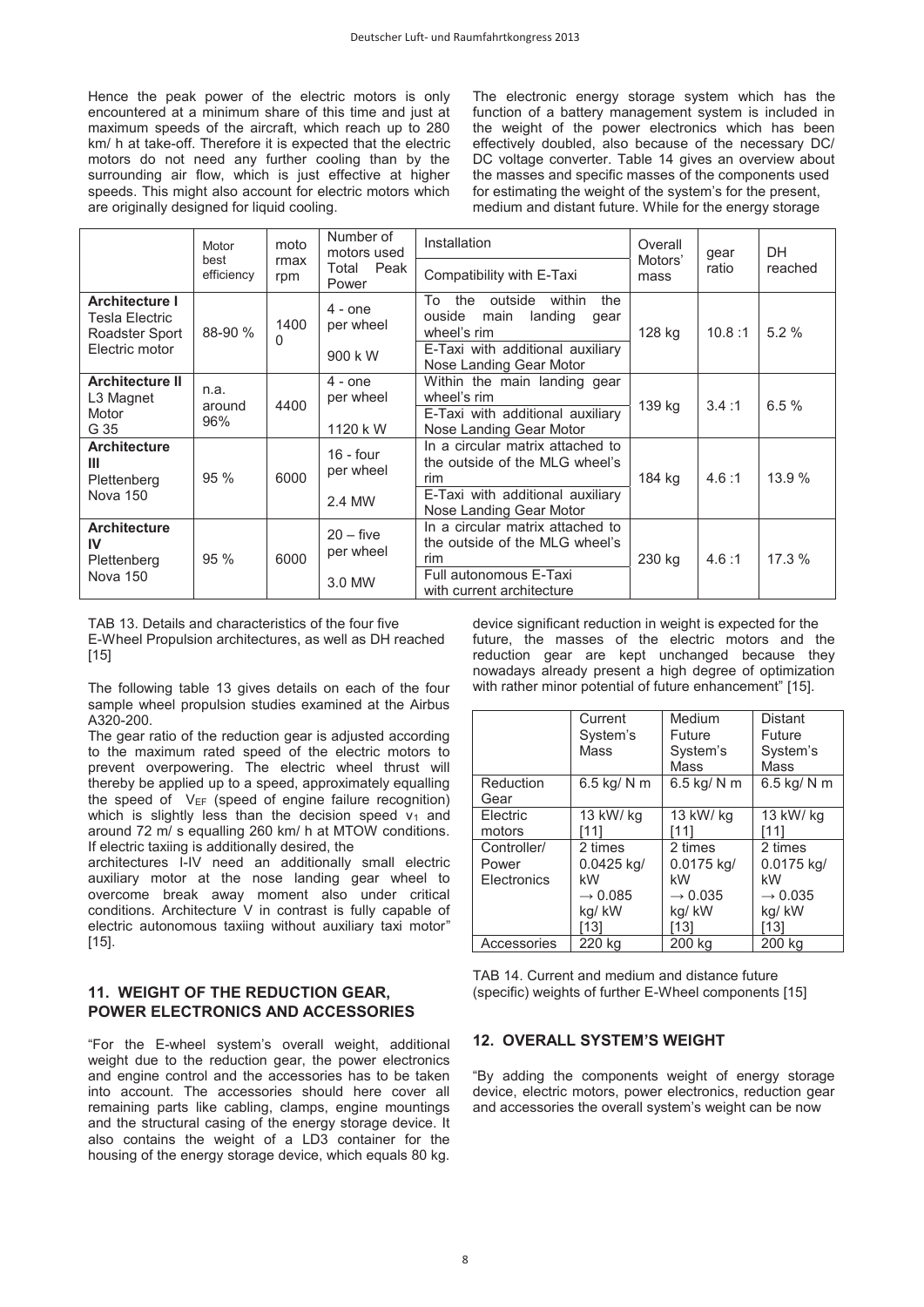

FIGURE 15. Mass of the E-Wheel System with near future super capacitors depending on the DH chosen [15]



FIGURE 17. Mass of the E-Wheel System with medium future super capacitors depending on the DH chosen [15]

estimated for the present, the medium and distant future dependent on the degree of hybridization chosen" [15].

#### **13. IMPACT OF SYSTEM'S WEIGHT ON FUEL BURN**

In the following the impact of the extra weight of the E-Wheel system on the fuel burn of the aircraft should be evaluated, especially for climb and cruise, as well as for some complete example standard missions. Furthermore the fuel gain due to electric taxiing on the ground should be figured out.

#### **13.1 Climb**

The extra fuel needed for uplifting the E-wheel system's weight on cruise altitude depends on the cruise altitude chosen and can be computed with data taken from the Flight Crew Operating Manual [16] for excess loading of the aircraft at MTOW. Table 19 shows an overview of the amount of fuel, which is needed for uplifting one ton excess weight, at MTOW conditions.



FIGURE 16. Current mass of the E-Wheel System with state-of the art Li-Titanat accus depending on the DH chosen, no energy harvesting capability [15]



FIGURE 18. Mass of the E-Wheel System with distant future super capacitors depending on the DH chosen [15]

| Climb to Cruise Flight Level | Extra fuel needed per |
|------------------------------|-----------------------|
| 250kt/300kt/ Ma 0.78         | 1000 kg excess weight |
| FL 370 *                     | 60 kg                 |
| FL 330                       | 52 kg                 |
| FI 310                       | 43 kg                 |
| FI 290                       | 35 kg                 |
|                              |                       |

TAB 19. Extra Fuel for uplifting excess weight at MTOW conditions (\* performance limit: no direct climb at MTOW)

#### **13.2 Cruise**

During cruise the extra fuel needed for the excess loading per one ton at high cruising weights and Ma 0,78 can be calculated with data from the FCOM [16] depending on the cruise altitude. Results are stated in table 20.

| <b>Cruise Flight Level</b> | Extra fuel needed per 1000 kg |  |  |
|----------------------------|-------------------------------|--|--|
| Ma 0.78                    | excess weight and 1000 nm     |  |  |
| FL 370                     | 80,5 kg                       |  |  |
| FL 330                     | 74,0 kg                       |  |  |
| FL 310                     | 54,4 kg                       |  |  |
| FI 290                     | 43,5 kg                       |  |  |
|                            |                               |  |  |

TAB 20. Extra Fuel in cruise due to excess weight, M 0,78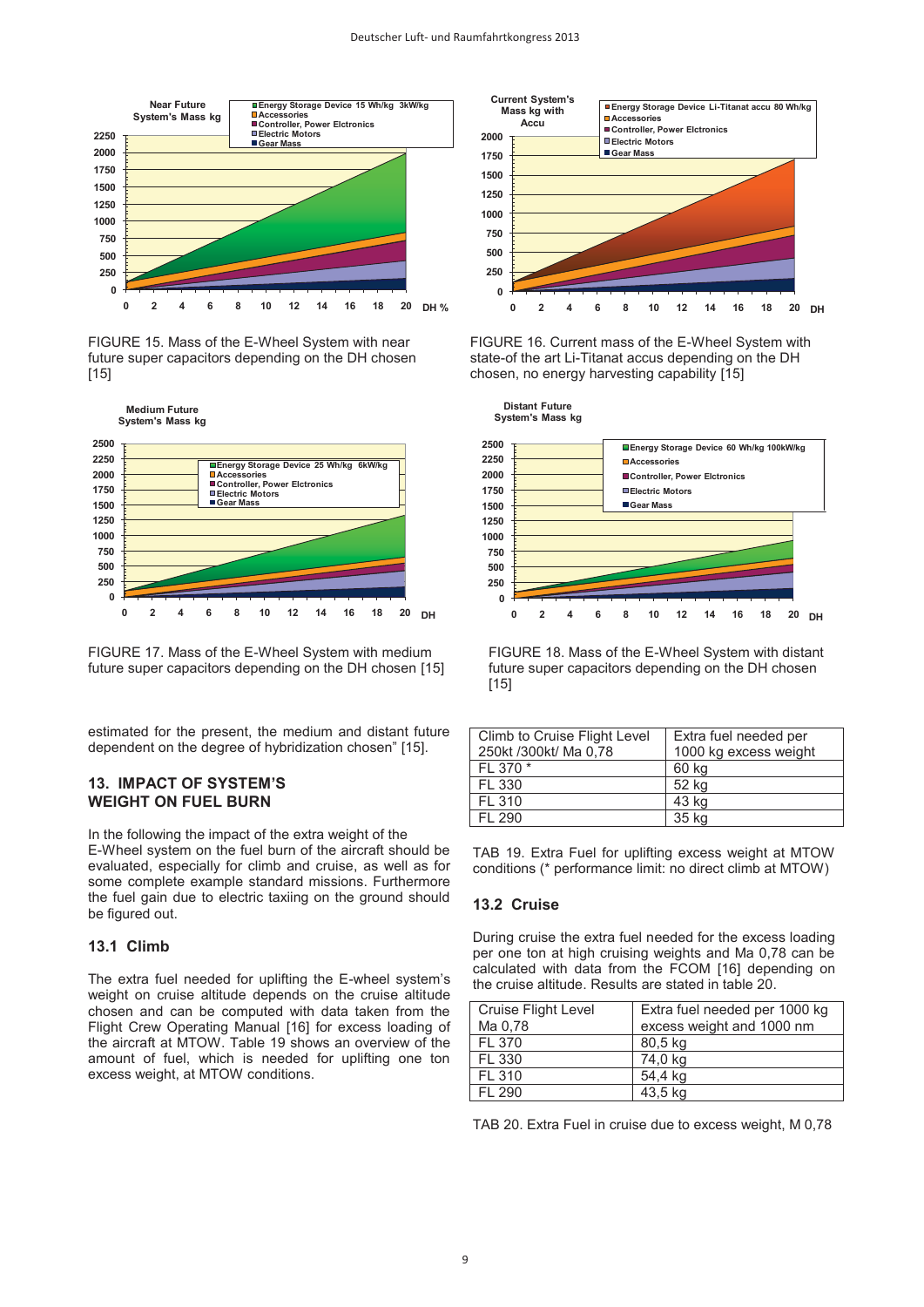### **13.3 Take-off, Descend, Approach, Landing**

The extra fuel for one ton excess weight at high aircraft's weights during descend, approach and landing is generally negligible [16], but apart from that will be respected in the mission calculations. At Take-off the engine run at maximum thrust conditions anyway, therefore not causing additional fuel burn.

# **13.4 Fuel gain due to electric taxing**

The E-wheel system should also enable the aircraft to autonomously taxi on the ground without the aircrafts' engines running. The electric power is provided by the Auxiliary Power Unit (APU). According to Airbus the fuel flow of the APU at maximum electric output and average ECS outtake is 2 kg/min [17]. In contrast to the APU both engines need  $11,\overline{5}$  -12,5 kg/s [17,2] for powering the aircraft at ground during taxi. A value of 11,5 kg/s is chosen for the calculations. The overall fuel saving strongly depends on the taxi time. For the following calculations a TTT Total Taxi Time of 15 [18], 20 [2] and 26 (LTO cycle) minutes are chosen with view to standard missions. According to Airbus from these values another 8 minutes [2] have to be subtracted. This is because of the necessary procedure of warming up the engines before take-off (5 minutes) and for cooling down the engines after landing (3 minutes). This results in an ETT Effective Taxi Time of 7, 12 and 19 minutes. Fuel due to electric taxiing can only be saved during the effective taxi time.

### **13.5 Mission Fuel and Deltas**

Table shows the fuel needed for three different missions in kg of typical stage lengths of 500 – 800 nm without the E-Wheel system onboard, calculated from FCOM data [16]. It additionally states the amount of fuel, which could be potentially saved by electric taxiing.

| Fuel kg or %                                     | 500 nm | 670 nm | 800 nm |
|--------------------------------------------------|--------|--------|--------|
| Taxi TTT 20 min                                  | 230    | 230    | 230    |
| TO and climb                                     | 1261   | 1582   | 2067   |
| Cruise                                           | 2106   | 2481   | 3640   |
| Descend                                          | 115    | 115    | 115    |
| Fuels saved due to<br>E-Taxi ETT 12 min          | 114    | 114    | 114    |
| Fuel saved E-Taxi ETT<br>of total mission fuel % | 3.1%   | 2,6%   | 1,9%   |
| <b>Total Fuel Consumed</b>                       | 3706   | 4408   | 5869   |

TAB 21. Mission Fuel and fuel saved by E-Taxi

The fuel, which can be saved by the E-wheel system due to Electric taxi can be set in relation to the additional fuel needed for carrying the system's weight on a certain mission. Diagram 22 shows the fuel saved from E-Taxi depending on the Total Taxi Time and the extra fuel needed for the system`s weight depending on the degree of Hybridization DH and the stage length in nm. If the amount of fuel saved from E-taxi is higher than the amount of fuel for the extra weight, the E-wheels system will additionally lead to slightly less enhanced fuels and will therefore save fuel. This is the case on short mission and on long taxi times. If the both amounts of fuel are equal, it will only enhance the field performance of the aircraft and enable E-taxi without fuel penalties on the

missions. With increasing sector length on longer mission the addition fuel due the extra weight overcomes the fuel savings of E-Taxi. Then the system means a fuel penalty. The higher the degree of hybridization DH the heavier will be the weight of the system due to the electrical onboard storage and the shorter will be the critical stage length, in which the resulting fuel saving is zero.



FIGURE 22. Delta fuel in kg for the extra weight of the system and fuel saved from E-Taxiing depending on the stage length

Figure 23 shows the percental delta in fuel burn due to the extra weight and the fuel saved by E-taxi depending on the Total Taxi time and stage length.



FIGURE 23. Delta fuel in kg for the extra weight of the system and fuel saved from E-Taxiing depending on the stage length

Figure 24 shows the overall delta in fuel burn in percentage depending on the Total Taxi Time and stage length. For a DH of 10% at a total taxi time of 15 min the critical stage length is 550 nm. For missions, which are shorter, the E-Wheel system will save fuel, for missions longer it will result in a fuel penalty. For higher taxi time the critical stage length increases. The stepped curved graphs in the figures are due to changes to higher flight levels because of increased stage lengths.

For typical A320 mission between 500- 700 nm the E-wheel system can be fuel neutral, eventually slighty save missions fuel, if the total taxi time is around 17 min or higher. The total taxi time however contains 8 min for starting up the engines and cooling them down, which is at least partly done at the parking position. Subtracting this time the E-wheel will be of benefit in terms of fuel savings - additionally to enhancements of the field performance - if the effective rolling taxi time is at least 9 min, which is a realistic value for most missions. The figures apply to the system's weight of the present. If they are calculated for the medium and future system's weight the critical stage length however will further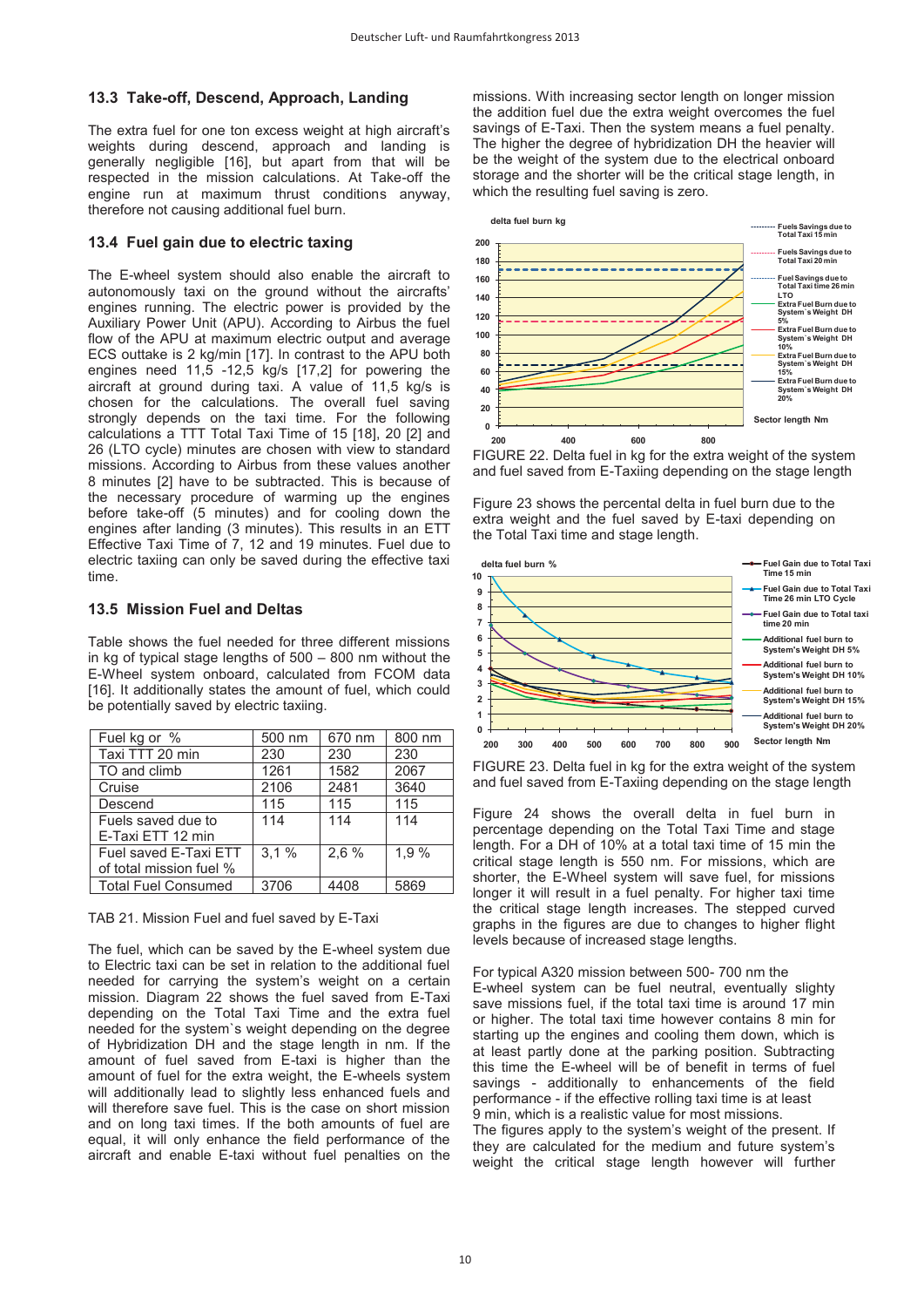beneficially increase due to less extra fuel needed for the system's weight.





# **14. E-WHEEL EFFECTS ON TAKE-OFF PERFORMANCE**

"During the take-off run the electric Wheel-drive System (E-Wheel) works in cooperation with the main engines as a parallel hybrid-electric propulsion system, providing additional thrust in this case via four motorized wheels of the main landing gear. The thrust lapse of the conventional main engines is respected in the calculations by a thrust lapse factors TLF as a function of aircraft speed (see Figure 2).

The propulsion-effective electrical thrust level is initially considered to remain constant for the complete period of ground acceleration run. This electrical thrust level is seen as the integrated propulsion-effective force, integrated over the whole period of the take-off run. The efficiency of the electric wheel drive (well to wheel) of about 74 % is competitively high compared to the efficiency of the main engines of approximately at best 20 % - 30 % during the take-off run (well to wake), enhancing the overall efficiency of the aircraft, contributing to lower emissions and slightly decreased fuel burn and noise emissions according to the hybridization degree chosen." [1]

# **14.1. Shortening the take-off distance (TOD)**

"With the use of the hybrid-electric system the electrical wheel drive additionally contributes to the overall thrust level during take-off." [1]

"The system will be operated during ground roll up to a speed approximately equaling the decision speed  $v_1$ "... The rotation and transition distances are not affected by increased thrust and remain unchanged." [1]

Figure 25 "…shows the absolute reduction in take-off safety distance in m against the degree of hybridization (DH), for the mode of TOD reduction. It becomes clear that the absolute reduction in take-off length rises digressively. For a DH of 10 % a reduction in TOSD of 210 m is archived, for a DH of 15 % the reduction equals 290 m. Figure "…26" states the relative reduction in TOSD against the DH. For a DH of 10 % the abbreviation

in TOSD compared to the reference at MTOW conditions is 9.4 %, for a DH of 15% TOSD is reduced by 13.2 %. The ASD is also shortened, but less, as no safety factor has to be applied "...[9]."

These results show the effects of an enhanced E-Wheel system for aircraft of a moderate by-pass ratio of around 6 :1. As the thrust lapse of the main engines main engines while the electric thrust remains constant, the hybridelectric propulsion systems will generate higher performance gains in terms of TOSD and ASD reduction for modern aircraft with high by pass ratio including potential future aircraft with UHB engines, propfan-driven aircraft, as well as generally propeller-driven aircraft."[1]





FIGURE 25. Absolute reduction of Take-Off Safety Distance TOSD and Accelerate Stop Distance ASD [1]



FIGURE 26. Relative reduction of Take-Off Safety Distance TOSD and Accelerate Stop Distance ASD [1]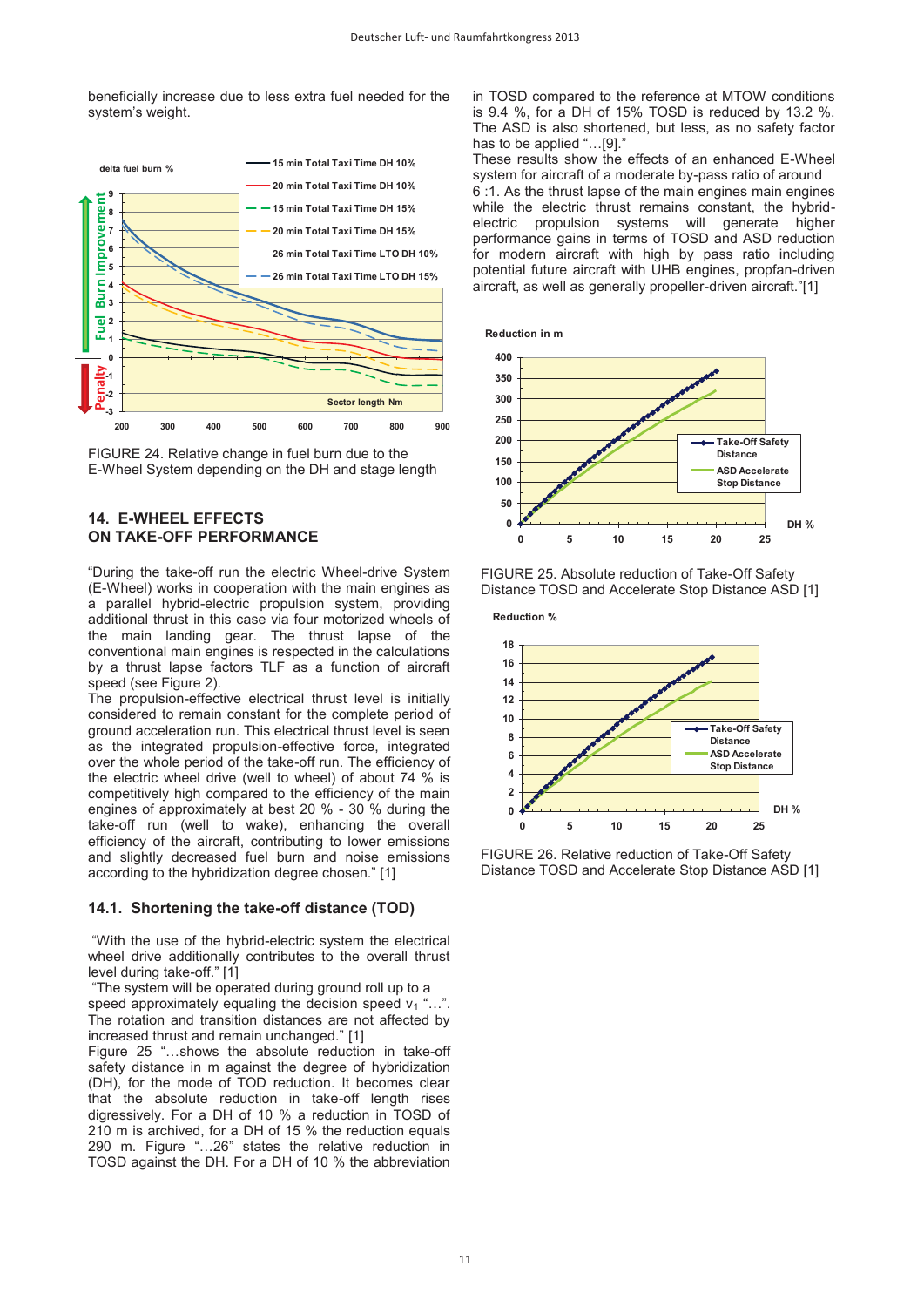# **14.2 Comparison of the E-Wheel system with an advanced high lift system regarding TO-performance**

The specific effects of the E-wheel system in reducing the TOD could alternatively be reached by an advanced high lift system. Figure 27 shows the incremental  $C_L$  which must be added to the existing lift coefficient  $C_{\text{L}}$  of the takeoff configuration with a  $C_L$  of 1,4 to reach a certain reduction in take-off distance. This increment hence



comes FIGURE 27. Delta in TOD due to an increment in lift coefficient as a consequence of flap deflection with reference at take-off configuration of the aircraft ∆C<sub>L</sub>=0

additionally comes to the existing increment of the take-off flap position of ∆CL 0,2, at approximately 10° flaps setting, building on the clean configuration with  $C_1$  of around 1.2. In this context the take-off flap position is chosen as a reference with delta ∆C<sub>L</sub>=0.

Figure 28 does the same like Figure 27, but states the percental reduction in TOD as a result of increased or decreased CL due to flap deflection. Furthermore it additionally presents the penalty in maximum L/D, thus in



FIGURE 28. Percental change in TOD and L/D (climb performance) due to an additional increment in lift coefficient as a consequence of flap deflection with reference at take-off configuration of the aircraft ∆C<sub>L</sub>=0

initial climb performance of the aircraft, due to flap extraction. It shows, that with an additional increment of ∆CL=0,2 TOD, is reduced by 10% and maximum L/D and climb performance is diminished by 15%.

The E-wheel system however will not reduce L/D and climb performance. Its effect on the TOD is linked with the

corresponding effect of an advanced high lift system in Figure 29. For the reduction in TOD of around 200 m a DH (degree of hybridization) of 10% is necessary. As an alternative the same reduction in TOD can be reached with an additional increment in  $C_L$  of 0,16 of an advanced high lift systems in reference to the take-off flaps position, but unfavorably this reduces the L/D and maximal initial climb performance of the aircraft by 13% in reference to the take-off configuration with a max. L/D of approximately 13-14. Hence a high lift system can reach the same effect but with significant penalty in climb performance.

#### On the other side with the help of the E-wheel system,

e.g. namely with a DH of only 6,1%, it becomes possible to lower the flap setting by an increment of  $\Delta C_1$ =0.1 or around 5° to reach the same and changed TO distance but with decreased flap deflection. As a result L/D and





FIGURE 29 Same effects in change in TOD for the E-wheel system and an advanced high lift system with reference at take-off configuration of the aircraft ∆CL=0

initial climb capability would be raised by 12% with positive impact of perceived noise at the ground hence reducing the noise foodprint Additionally flight safety is enhanced by improved obstacle and ground clearance at initial climb. The increased climb capability could also be used to boost up the take-off weight at constant climb performance in reference to the original aircraft, but requires adapting certain aircraft specific constraints like the maximum tire speed. Altogether the E-Wheel system helps to reach the same TOD at reduced flap deflections, resulting in significant better climb capability and thus lower ground noise levels

#### **14.3. Take-off with derated conventional thrust**

"In a further operation mode a certain proportion of the conventional thrust could be replaced by the electric thrust. In the calculations it is determined how much the thrust level of the conventional main engines could be derated by the pilot to reach the constant safety TOD of 2200 m with the E-Wheel system being active, here shown for MTOW conditions. Thereby it is considered that the electric thrust can replace or even exceed the conventionally usual thrust during the ground acceleration run, however due to the lowered conventional thrust the transition segment is slightly stretched up to 15 m.

Derated thrust take-offs account for the majority of takeoffs worldwide in today's commercial airline operation, beneficially reducing the highly thrust-related engine maintenance costs as well as elongating the time, both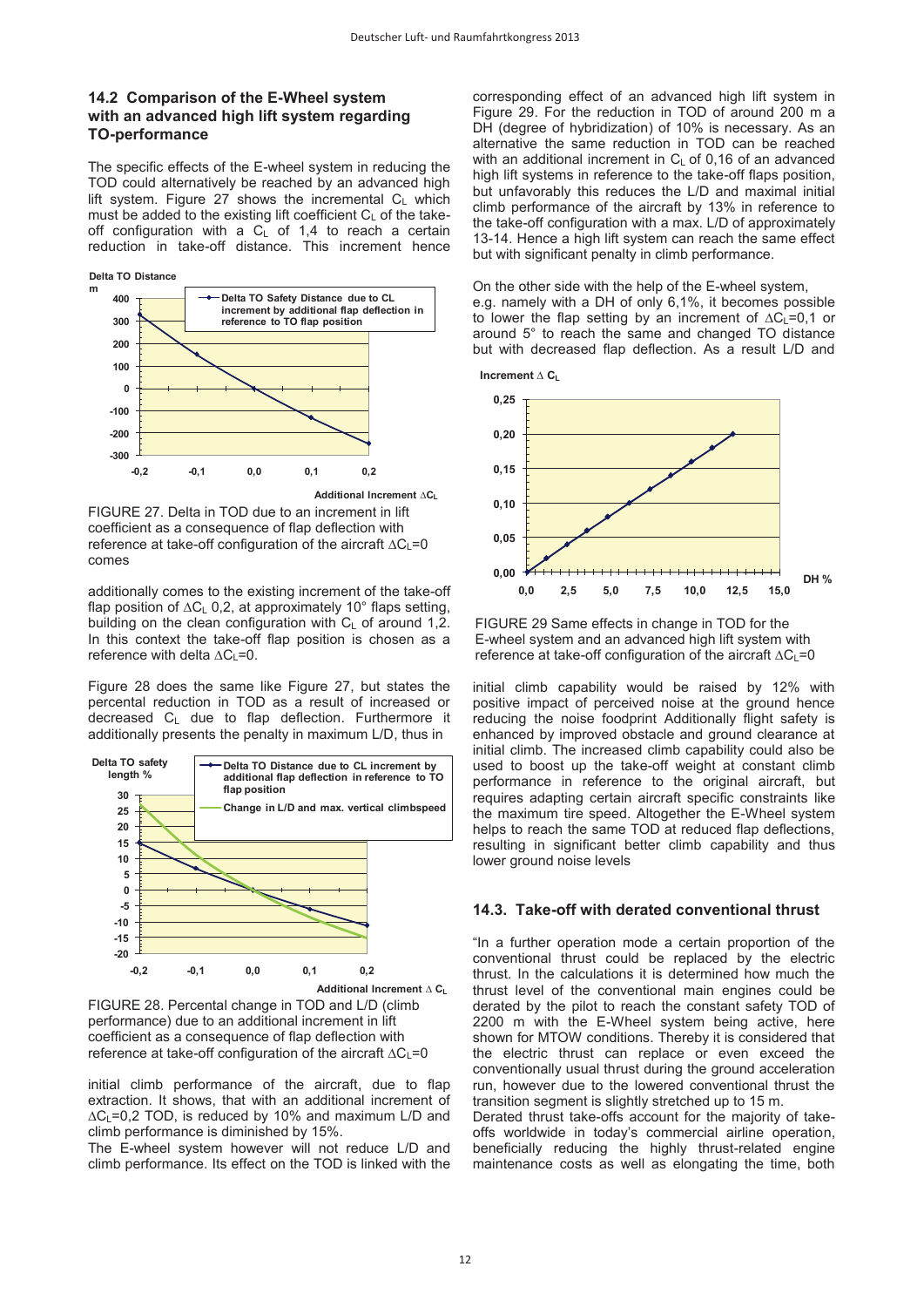

FIGURE 30. Possible reduction (derate) of Take-Off Thrust at MTOW for a fixed original TOSD dependent on the DH [1]

the engines can stay on the wing and the aircraft can generate revenues. Today a derated take-off is possible, whenever the available take-off distance is remarkable longer than the take-off distance needed for a certain operating weight, the climb requirements are still met with reduced thrust, especially during the 2<sup>nd</sup> segment, and the runway is not contaminated by snow or slush "…[14]". With the E-Wheel system activated, the thrust derate levels could be either significantly extended or will become also available for higher take-off weights, including MTOW, as well as on shorter runways.<br>For guaranteeing same and constant same and constant take-off performance the TOD has to be equal to the original TOSD of 2200 m, conventionally being reached with maximum TO thrust and without E-wheel system at MTOW. By solving the equitation numerically the thrust Reduction Factor TRF (%) could be figured out dependent upon the Hybridization Degree DH (%) chosen. The TRF as percental value states the maximum derate thrust level of the main engines in reference to their maximum static TO thrust level." [1]

# **15. E-WHEEL EFFECTS ON LANDING PERFORMANCE**

#### **15.1 Shortening the landing distance**

"The E-Wheel system will additionally contribute to the overall deceleration level in the scope of hybrid-electric braking for reaching a shorter landing safety distance LSD, compared to the original LSD of 1890 m at MLW" [1].

### **15.2 Brake Relief**

"During the ground deceleration run the hybrid electric system can be alternatively operated in a diverse mode to relief the mechanical wheel brakes. As figure "…33 " shows, according to the DH chosen, "…here shown for a DH of 10 % ..." in this way the mechanical brakes could be relieved by up to 11.2 % for normal braking and 8.9 % at RTO. As the mechanical brake converts kinetic into thermal energy, the relief significantly lowers the braking temperature and therefore shortens the time needed for cooling down the brakes, which is normally equal or shorter than the turnaround time. In certain conditions,

for instance with low cost carriers, which demand a very short turnaround time, braking temperature is critically and undesirably extend the ground time. This is why brakes are required by regulations to have a certain maximum temperature before initiating the next take-off, respecting the case that they have to be eventually activated in RTO maximally to abort take-off.

#### **Reduction in m**







When the electric motors are running in generator mode during the landing run, they can recover a certain share of the kinetic energy, acting as a Kinetic Energy Recovery System. According to the system architecture of the hybrid-electric system the recovered energy will be stored on board by super capacitors, whereas finally at least "...40 % (see figure 5).." of the maximum capture-able energy can be efficiently reused e.g. to energize the system at the next take-off, weather to shorten the TOD, to accelerate a higher take-off mass or to decrease the conventional thrust." [1]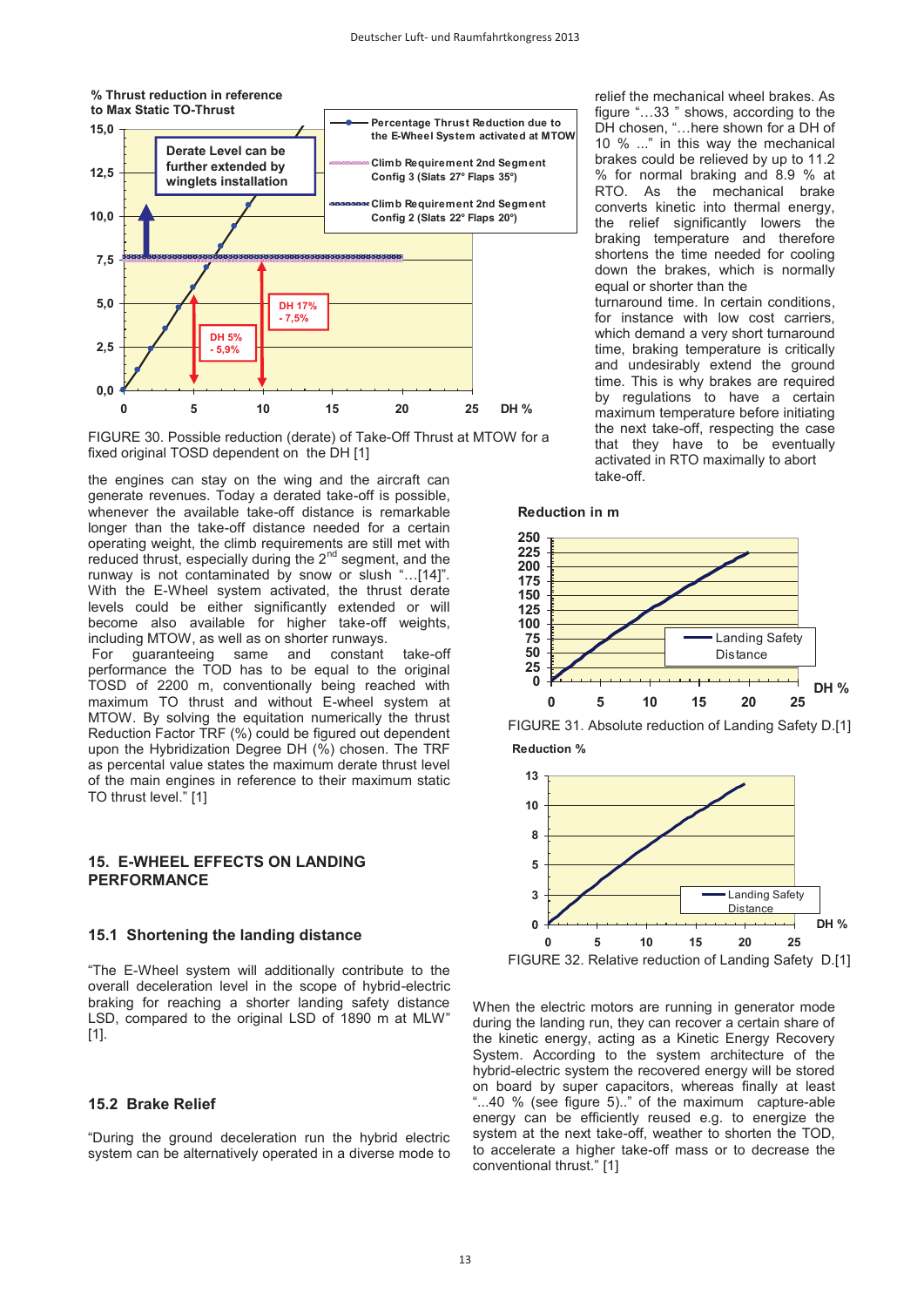

FIGURE 33. Percental Brake Relief due to the E-Wheel system for normal Landing at MLW and for RTO at MTOW according to the DH [1]

### **16. OPERATION (TAKE-OFF AND LANDING) WITH HIGHER OPERATING MASS**

"The additional available electrically generated wheel thrust can also be used for the aircraft's operation with higher mass, thus, for accelerating a higher take-off mass on a fixed and unchanged take-off distance and similarly decelerating an increased landing mass on a constant and unchanged landing distance. Figure "…34 " shows the possible mass increase with the hybrid-electric system in operation for reaching the original and unchanged takeoff distance of 2200 m. Figure "… 35 " does the same for the landing safety distance with the system in braking mode. As the E-wheel only works during the ground segment the rotation sequence is slightly elongated due to generally higher operation- and lift off speeds as a consequence of the increased mass. At the same time the transition segment at TO is also extended mainly due to the decreased T/W ratio in response to the higher mass. " [1]



FIGURE 34. showing the possible increase in MTOW with the E-Wheel system dependent on the DH and the OEI climb requirements [1]

"Furthermore the subsequent climb requirements, mainly for the 2<sup>nd</sup> segment in One Engine Inoperative OEI conditions have to be still fulfilled with decreased T/W

ratio due to the higher mass. Figure "…34" shows these supplementary limits for the MTOW, depending on the aircraft's specific configuration, especially the flap setting.

Recapitulatory in view of all these limitations for take-off, a take off mass increase of 4480 kg, respectively a MTOW increase of 5.8 % becomes available for a DH of 10 %. It appears probable, that the increase in TO mass could be nearly completely applied for enhancing the payload mass capability, as many parts and components of the A320 aircraft family are also used for the A321 up to a MTOW of 93.5 t and a MLW of 74.5 t.

Figure 36 shows again the relevant overall system's weight for the present, medium and distant future but as well shows the net payload increase for an unchanged and original field performance. It includes all mentioned limitation from take-off and landing, including take-off and landing distance, acceleration stop distance, 2<sup>nd</sup> segment climb and landing OEI climb requirements. That means although the weight of the aircraft is increased there is no longer take-off and landing distance necessary due to the additional acceleration and deceleration forces of the

E-Wheel system available. The system's weight has been already deducted, so that the real net payload increase is shown. It becomes clear that with a DH of 14 % a maximal payload increase of 4660 kg (+24.3 %) in the present and 5400 kg (+28.1%) in the distant future becomes available with the system, if no further structural enforcement is necessary on the plane. This however in view of the Airbus A321-200 is an appropriate approximation for low to medium net payload increases up to around 3.5 tons. But also comparing the original A320 versions with the current ones, MTOW has been continually been raising from 68.4 t to 78.4 t or by around 10 tons without remarkably increasing the OEW.

Further increasing the DH higher than 14 % does not make sense from the payload perspective as the  $2<sup>n</sup>$ segment climb limitation becomes active, which could be seen in the buckling of the curves in the diagram. But increasing of the DH keeps enhancing the field performance of the aircraft. With a degree of hybridization



FIGURE 35. showing the possible increase in MLW with the E-Wheel system dependent on the DH and the go around OEI climb requirements [1]

of 17 % a decrease in take-off safety distance of 330 m is reached (- 15 %), while the landing safety distance necessary droops to 1690 m (-200 m).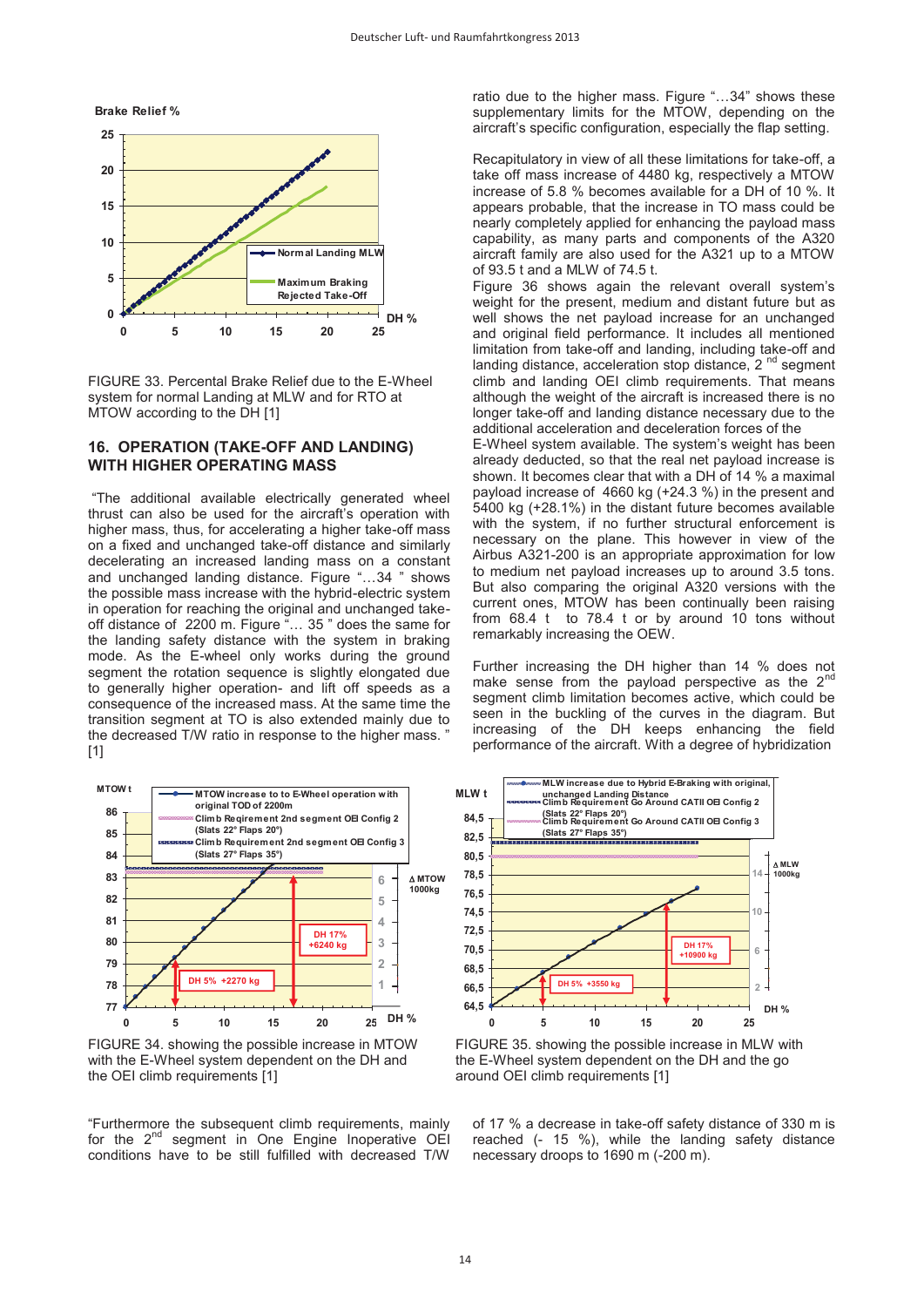

FIGURE 36. System's mass for the present, medium and distant future and net payload increase due to the system depending on the DH. Calculating the net payload, the system's weight has already been deducted [15]

The accelerate stop distance, important as a requirement which states, whether an aircraft is allowed of being operated on a certain runway and if yes with which operation mass, is affected by - 290 m. The systems weight for a DH of 17 % becomes 1570 kg in the medium and 910 kg for the distant future, which equals or is even less than the weight of current inflight entertainment systems, installed within this class of aircraft.

However on standard passenger aircrafts for the upcoming future degrees of hybridization of around 10 % seems both interesting and realistic. The E-Wheel system can be built on existing e-Taxi systems as a further evolution or enhanced embodiment.

Therefore for a hybrid electric system of DH 10 % subtracting the initial system weight of around 1015 kg a net payload increase of 3300 to 3450 kg depending on the energy storage technology becomes available, meaning a maximum payload boost of 17.7%.

If the maximum take-off weight is significantly increased by payload e.g. by 4.5 t, from an operational perspective it would be furthermore appropriate to also increase the MLW absolutely by the same value to allow higher payload operation of the aircraft. Figure "…35" shows the maximum increase of landing weight for the E-wheel system being active in braking mode for reaching the original landing safety distance of 1890 m depending on the DH. For landing additional climb requirements for go around in OEI conditions apply by a climb gradient of 2.5% for low visibility CAT II approaches with a minimum decision height of 200 ft, limiting the MLW depending on the flap setting (configuration). Summing up, in view of all TO and landing constraints for instance an E-wheel

system with DH of 10% will enable an MTOW increase by 4.48 t and an MLW increase by also 6.78 t on the original and unchanged take-off and landing safety distances. Already respecting the weight of such a system of presently 1015 kg with a DH of 10 %, a net payload increase of 3.35 tons will become possible, boosting the maximum payload capability of the Airbus A 320-214 from 19.2 to 22.5 t or by 17.7 %. This can be further enhanced by winglets or sharklets installation as they effectively affect the 2<sup>nd</sup> segment climb performance and thereby the maximum payload capability" [15].

# **17. COMPARISION WITH INCREASED THRUST LEVEL OF THE MAIN ENGINES**

The following of the described effects can alternatively be reached by simply increasing the thrust level of the main engines:

- reducing TO distance
- take-off with higher mass
- shortening accelerate stop distance by better acceleration
- derated take-offs with higher derate level

But with increased thrust level there is no or even a negative effect on:

- shortening the landing distance (even slighty longer due to higher idle thrust)
- landing with increased landing mass (Overall brake energy of mechanic brakes have to be adapted to higher landing weight and slightly increased idle thrust, might have a negative impact of turn around time due to cooling down of the hotter brakes)
- no E-Taxiing, therefore no savings in fuel burn

If the thrust level of the main engines is raised on an existing plane, the dimensions of the nacelles and especially the fan diameter remain the same. Regarding the A320 family the thrust level of the A321 is around 20% higher than with the A320 (nearly similar, if A319 is compared to A320). However the dimensions of the engine, nacelle and fan (diameter 1,73m) are still the same. For increasing the thrust level the air flow through the engine has to be raised. But with constant engine dimension this results in an increased specific thrust. According to  $[19]$  a higher specific thrust  $F<sub>S</sub>$  results in an decreased specific fuel burn of the engine  $B<sub>s</sub>$  (if specific heat value of the fuel H<sub>u</sub>, thermal efficiency  $\eta_{TH}$  and flight speed  $c_0$  remains constant)

$$
B_S = \frac{2 \cdot c_0 + F_S}{2 \cdot \eta_{TH} \cdot H_U} \tag{1}
$$

Table 37 shows some members of the CFM-5 engine family, which are applied on the A320 family, and their specific data concerning thrust level, specifc thrust and estimated change in specific fuel burn due to (1). The thrust level is increased by approximately 10 and 20 %,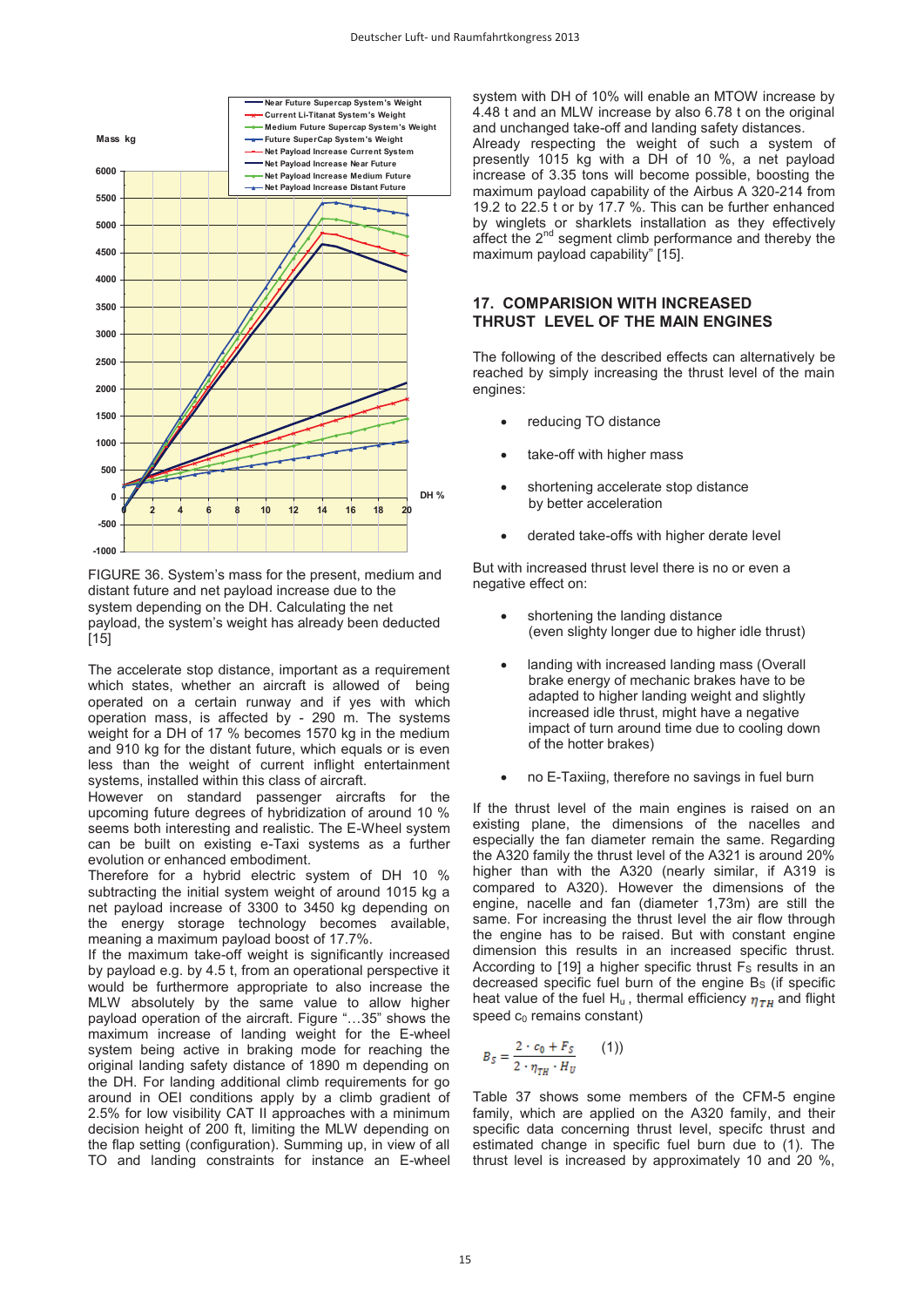which is also in the same range like the E-wheel system's impact on overall thrust level. The fan diameter of the engines is constant [20]. It becomes clear, that the by pass ratio droops with increased thrust level, too, which hints to also a lower specific performance in cruise. For raising the thrust level by 10% this results in an estimated increase in sfc of 2,4%. If the thrust level is raised by 20% sfc raises by 3.7%. It is possible that this increase in sfc can be lowered by adapted, special methods of the engine manufacturer. However the tendency will remain, that there is an slight increased sfc and therefore a higher amount of mission fuel burnt.

| <b>CFM 56</b>                   | 5B4   | 5B1   | 5B3   |
|---------------------------------|-------|-------|-------|
| max take-off thrust Ib          | 27000 | 30000 | 33000 |
| Increase in max thrust %        | 100   | 111   | 122   |
| Air flow Ib/s                   | 897   | 943   | 968   |
| Specific thrust $\frac{b}{lbs}$ | 30,10 | 31.81 | 34,09 |
| Fan diameter m                  | 1,73  | 1,73  | 1,73  |
| <b>BPR</b>                      | 5.7   | 5.5   | 5.4   |
| Estimated change sfc %          | 100.0 | 102,4 | 103.7 |

TAB 37. Changes in specific thrust, BPR and estimated changes in sfc due to an increase in thrust level at constant engine dimensions, here shown for TO [20]

Additionally, there will probably more weight of the engine if a higher thrust level is applied. At the A321, which has a thrust level 20% higher than the A320, the additional weight for engines, nacelle and pylons becomes around 350 kg.

Altogether it is very probable, that the raising of the thrust level results in a slightly increased sfc, resulting, together with extra weight, in higher amounts of mission fuel burnt. In contrast, the E-wheel system can save fuel, despite of its extra weight, at low till standard mission's ranges with average taxi time.

### **18. FUTURE POTENTIAL OF THE E-WHEEL SYSTEM**

"The E-Wheel system, with electric motors of a suitable performance level directly installed at the main landing gear might open up a fundament for further future innovations apart from electric taxiing. As the electric motors can easily measure important parameters in real time like applied wheel thrust, asymmetries, distance remaining and already covered and could be easily coupled to lightweight enhanced electronics further automotive inspirited applications become available like active track stabilization, active cross wind compensation, ESP applications and maybe once autopilot guided or assisted take-off runs. The take-off and initial climb is the last part of the a/c mission, not being able to be guided by the autopilot. So maybe one day the system might help to enable automatic or guided distance-, speed- and acceleration controlled take off runs, might assist in the detection of a take-off rejection necessary or even itself can initiate RTOs.

Furthermore the advantages of the E-Wheel systems in terms of field performance can be considered in early preliminary aircraft design which means that performance gains can be transferred to another area, for example from field performance to cruise performance – also meaning fuel burn - , as the field performance is held

stable with the help of the system while e.g. the wing area is being decreased.

Another aspect reveals within the calculations, stating that a DH of 12 % means effectively to have a landing gear without effective rolling friction. This also means that the system can be operated to reduce the friction at the wheels without needing traction respectively positive wheel slip, which might be also relevant in terms of safety and future certification.

Furthermore a DH of 12.6 % exactly equals the gap between maximum TO and max continuous thrust, eventually allowing an advanced aero-engine matching with the engines run on more or less ideally stable and effective conditions with potential significant positive impact on fuel burn.

The E-Wheel System at a DH of 10 % in hybrid-electric braking mode is as effective as the thrust reverses which weight around 800 kg in total and are complex and costly, but presently seem to be necessary for safe operation of the aircraft in difficult conditions.

Altogether it becomes clear that exactly a DH of around 10 % of this class of aircraft is both interesting and realistic and might open up new possibilities for an effective integral approach in aircraft design." [15]

# **19. CONCLUSION**

"The application of the E-Wheel electric hybrid propulsion systems on a standard short range passenger aircraft leads to a variety of flexible operational advantages. The system can be generally built on an electric taxiing system as an advanced future embodiment.

For instance, applied on an Airbus A320-214, for a degree of hybridization DH of 10 %, meaning that 10 % of the maximum engines' static thrust is additionally applied as electric wheel thrust at the main landing gear, the take-off distance can be shortened by 210 m. Alternatively the thrust can be derated by -7.5 % at MTOW or the MTOW can be raised by 4.48 t on the original and unchanged take-off safety distance of 2200 m."[1] This equals a net increase in maximum payload capacity of 3.35 t or a relative net increase in the aircraft's maximum payload mass capability of 17.7 %. At the same time the landing safety distance is decreased by 120 m or landing is feasible with an increased MLW of plus 3.18 t or more on the same landing distance of 1980 m. Alternatively the mechanical wheel brakes could be relieved by 11.2 %, eventually shortening the turn-around time ".. by brake temperature."The system's weight will be in total 1015 kg presently (820-620 kg in the future), whereas around 430 kg presently applies to the onboard electrical storage device, loadable in a standard container on demand in the aircraft's aft cargo bay. The current weight of the system will be less than present inflight entertainment system installed in this type of aircraft…", but will affect the aircraft's performance in positive way."[15]

It is shown that the E-wheel system behaves at least fuel neutral or can slightly save fuel on short to standard missions at an effective E-Taxi time of 9 minutes or more at the present system's weight.

Some of the effects of the E-Wheel system can alternatively been reached by raising the thrust limit of the main engines, but without the capability of saving fuel by E-taxi and with the additional penalty of an increased sfc, which results in a higher amount of block fuel needed.